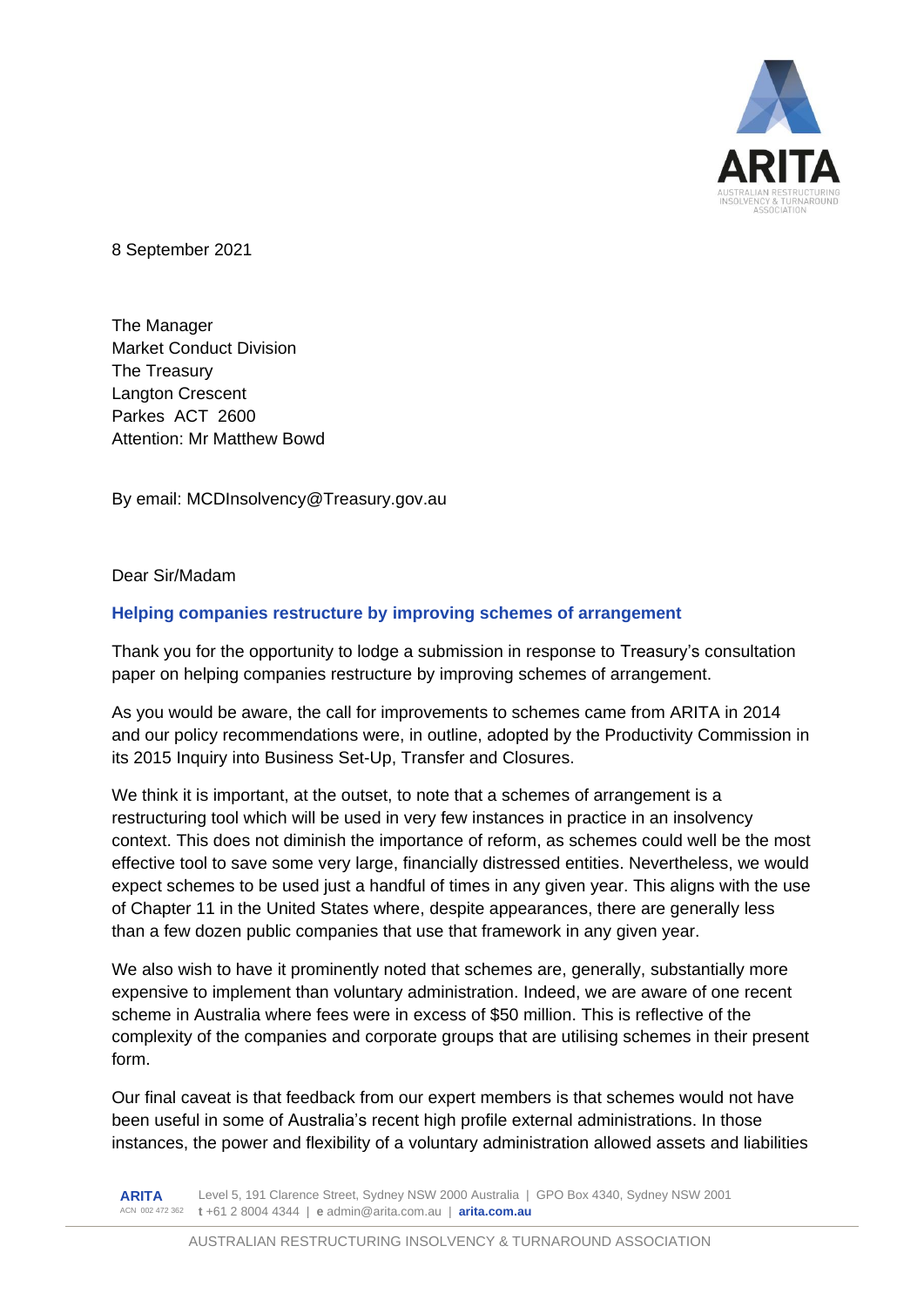

to be repositioned across complex corporate groups, creating a viable primary entity and carving off other parts of the group that were dragging the business down. The complexity of schemes is amplified in complex corporate groups.

While ARITA supports the concept of improving schemes of arrangement, we maintain our view that Australia needs a root and branch review of the entire insolvency framework to deliver a more fit for purpose regime to rescue viable businesses and jobs – in the interests of the broader Australian economy – and to appropriately protect creditors.

It would be ideal for such a review to be undertaken independently by the Australian Law Reform Commission (noting that the last independent root and branch insolvency law review was undertaken by the independent Harmer Committee in 1988). This would ensure that Australia has in place an internationally recognised, best practice insolvency and restructuring system capable of acting as a key pillar for innovation, productivity and longterm economic and financial stability and growth. In turn, this would also support Australia's international competitiveness, with the modernisation of insolvency and restructuring processes currently the primary focus of governments in jurisdictions across the globe, from the United Kingdom, the European Union and the United States to Singapore, Hong Kong and other regions in the Asia-Pacific.

#### **Why do schemes need to be improved?**

Australia's current scheme of arrangement process is used by companies in both a solvent context (typically as part of a share or asset sale or other capital transaction) and an insolvent context (to effect a restructuring of a distressed company and its underlying debts).

In accordance with the consultation paper, our focus in this submission is on the improvement of the existing process in an insolvency context.

There are a number of reasons why the current scheme of arrangement process needs to be improved:

- The same process is used for both solvent and insolvent restructuring. The needs of these two processes are necessarily very different and this should be recognised by the establishment of a tailored, separate process for financially distressed companies.
- There is no moratorium preceding the commencement of the court process required to enable members and/or creditors to vote on a scheme and for the court to approve a scheme. We acknowledge the limited moratorium that can be ordered by the court at the initial hearing to approve the meetings of classes of creditors (orders of this kind falling within the scope of the court's discretion in s 411(16) of the *Corporations Act 2001* (Cth) (Act)), but this is too late in the process for a financially distressed business. Furthermore, this moratorium is discretionary and does not offer any certainty for a distressed company and creditors alike in being able to progress restructuring negotiations.
- There is no ability to force dissenting classes of creditors to accept any restructuring plan, even if it is a better outcome for creditors overall, that has been accepted by all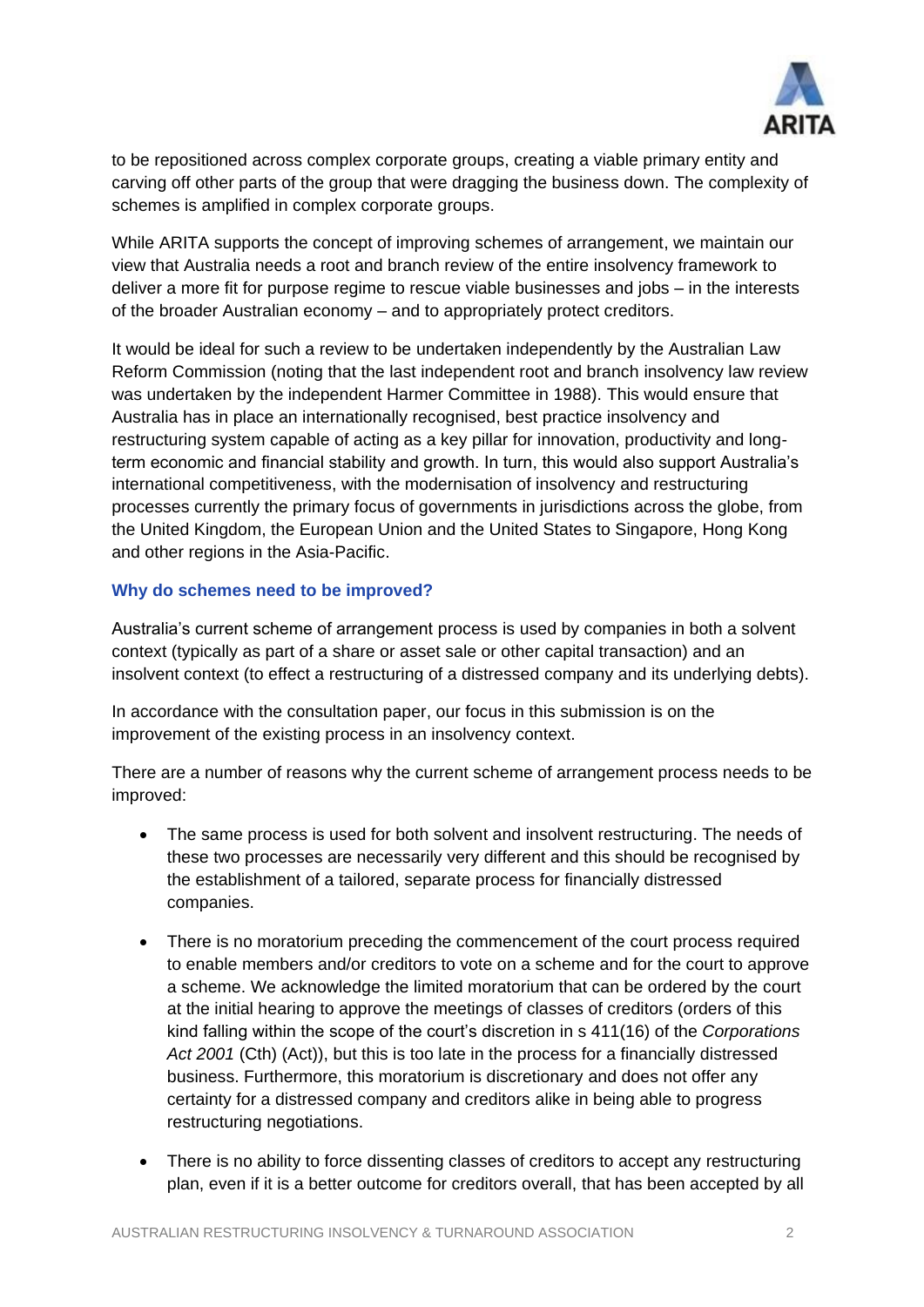

other classes of creditors and will result in rescuing the company or the business as a going concern.

- There is no oversight by a registered liquidator in the period leading up to a scheme being put to creditors, including during any existing court-ordered moratorium. It is likely that any financially distressed company undertaking steps to offer a scheme to its creditors would be insolvent at that time and the directors would be running the risk of insolvent trading (though in certain circumstances directors may be able to avail themselves of the safe harbour under s 588GA of the Act). Indeed, that is precisely why schemes, as they now operate in an insolvency context, often have a precursor external administration. It would offer greater protection for creditors if a registered liquidator was supervising the process. This would also avoid the additional cost of a precursor external administration.
- There is no protection for new creditors whose debts are incurred in the period leading up to a scheme being put to creditors. A precursor moratorium (with a related payment 'waterfall' or priority regime) could provide this protection, encouraging creditors to support the process.
- There is no ability to obtain new finance with a 'super priority' under the current schemes process. This is a particularly limiting circumstance in practice. To be able to successfully rescue the company or its business – with the required level of working capital in scarce supply during a period of financial distress – new finance may be needed and there ought to be a process to enable and incentivise this.
- Schemes have a valuable benefit of being able to bind secured creditors, owners and lessors that Part 5.3A of the Act does not provide unless the secured creditor, owner or lessor votes in favour of the relevant deed of company arrangement. Yet there are currently also downsides of schemes of arrangement – including the absence of an enforcement moratorium while a scheme is negotiated – which mean that they are not as attractive as the voluntary administration/deed of company arrangement process. Improvement of the current scheme of arrangement process may lead to the more widespread use of schemes going forward in an insolvency context.
- There is currently no protection for employees, other than the final court approval of a scheme. There is a need to ensure that employees retain a measure of protection of their entitlements within the process, although it is not necessary to align with the Part 5.3A process.

#### **International position**

Both the United Kingdom and Singapore have implemented reworked schemes and introduced moratoriums recently – the United Kingdom with its new restructuring plan and Part A1 moratorium, which is a standalone external administration process, introduced in June 2020 and Singapore's scheme of arrangement and pre-scheme moratorium introduced in 2017.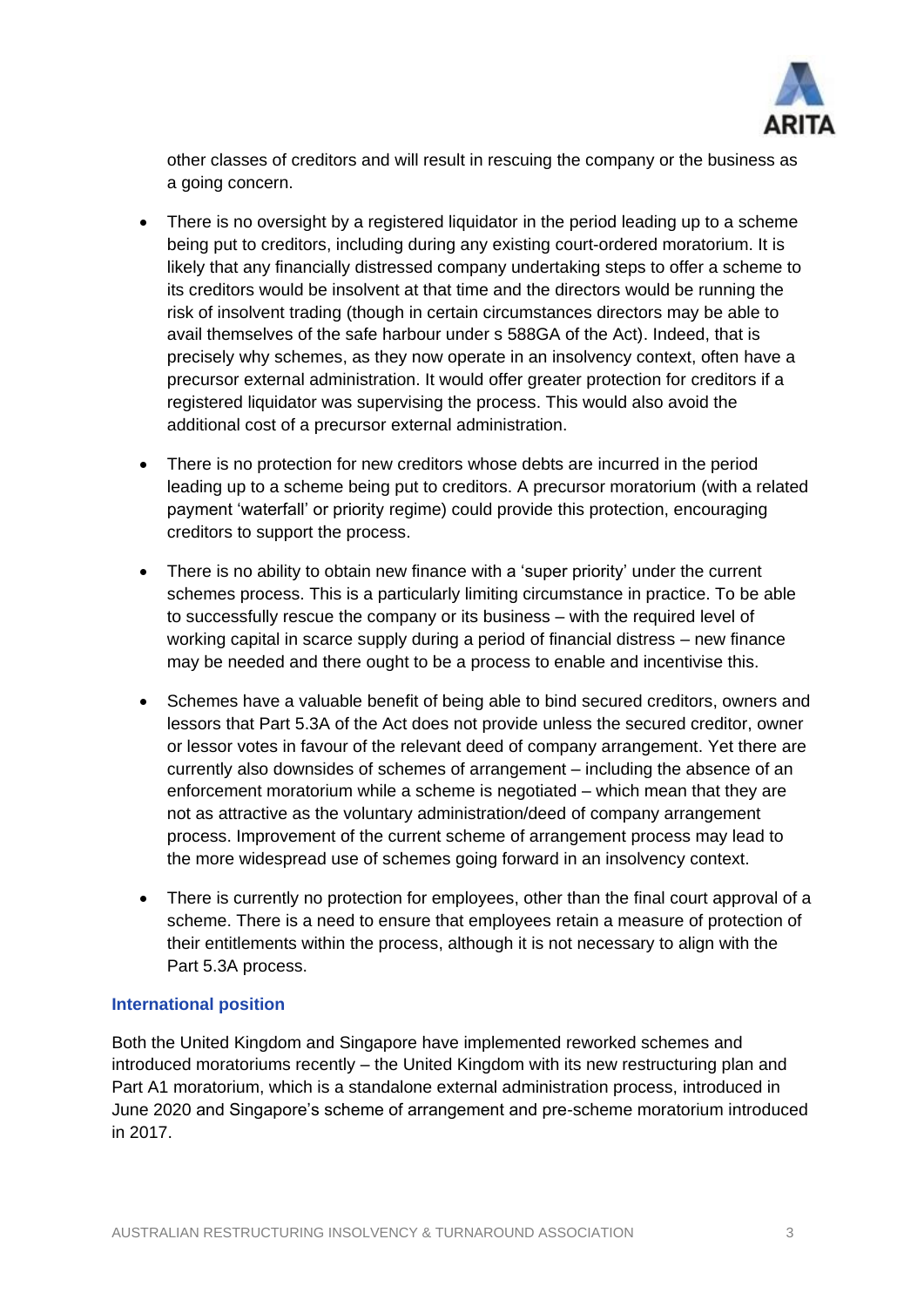

In addition, on 20 June 2019, the European Parliament and Council adopted the revised Restructuring Directive (Directive 2019/1023). This requires all EU Member States to implement a 'preventive restructuring framework' for financially distressed companies when there is a likelihood of insolvency by 17 July 2021 (subject to a one-year extension).

A core component of the required preventive restructuring framework is the ability of a distressed company to propose a restructuring plan which includes a cross-class cram-down mechanism so that dissenting classes of creditors who do not vote in favour of the plan can be ordered by the court to be bound. Among other things, the revised Restructuring Directive also requires Member States to:

- Provide for a pre-plan moratorium period to maximise the likelihood of a plan being negotiated while the distressed company is given necessary 'breathing room'.
- Implement mechanisms to ensure interim finance 'reasonably and immediately necessary for the continued operation or survival of the debtor's business or the preservation or enhancement of the value of that business' pending consideration of the plan (even if it is not approved) by creditors is incentivised, for example through a priority regime for moratorium debts incurred in relation to new finance provided to a distressed company. A payment waterfall of this kind is part of the new Part A1 moratorium in the United Kingdom.

The revised Restructuring Directive is in the process of being implemented in EU Member States. For example, in The Netherlands, the so-called 'Dutch Scheme' providing for a new cross-class cram-down restructuring plan and a pre-plan moratorium was adopted by the Dutch Parliament on 26 May 2020.

Having in place an effective, more flexible restructuring process for larger companies in financial distress – of the kind contemplated by the EU framework and the processes that are now in effect in the United Kingdom, Singapore and The Netherlands (with other EU States to shortly follow) – is clearly being seen as a necessary component of an insolvency system that accords with international best practice.

Indeed, the inflexibility of the existing alternatives in Australia, and the more limited prospect of binding dissenting creditors to a viable restructuring plan for larger entities, is a deterrent to a restructuring outcome that may serve the best interests of multiple stakeholders and support a stronger entrepreneurial culture in Australia, as well as function as a key component of economic and financial stability and long-term growth. In the absence of an alternative process, Australia may fall behind other regions as an effective and recognised insolvency and restructuring hub in our region.

### **What could the new scheme of arrangement process for financially distressed companies look like?**

ARITA has considered:

- What needs a reworked schemes process would need to address.
- The position internationally.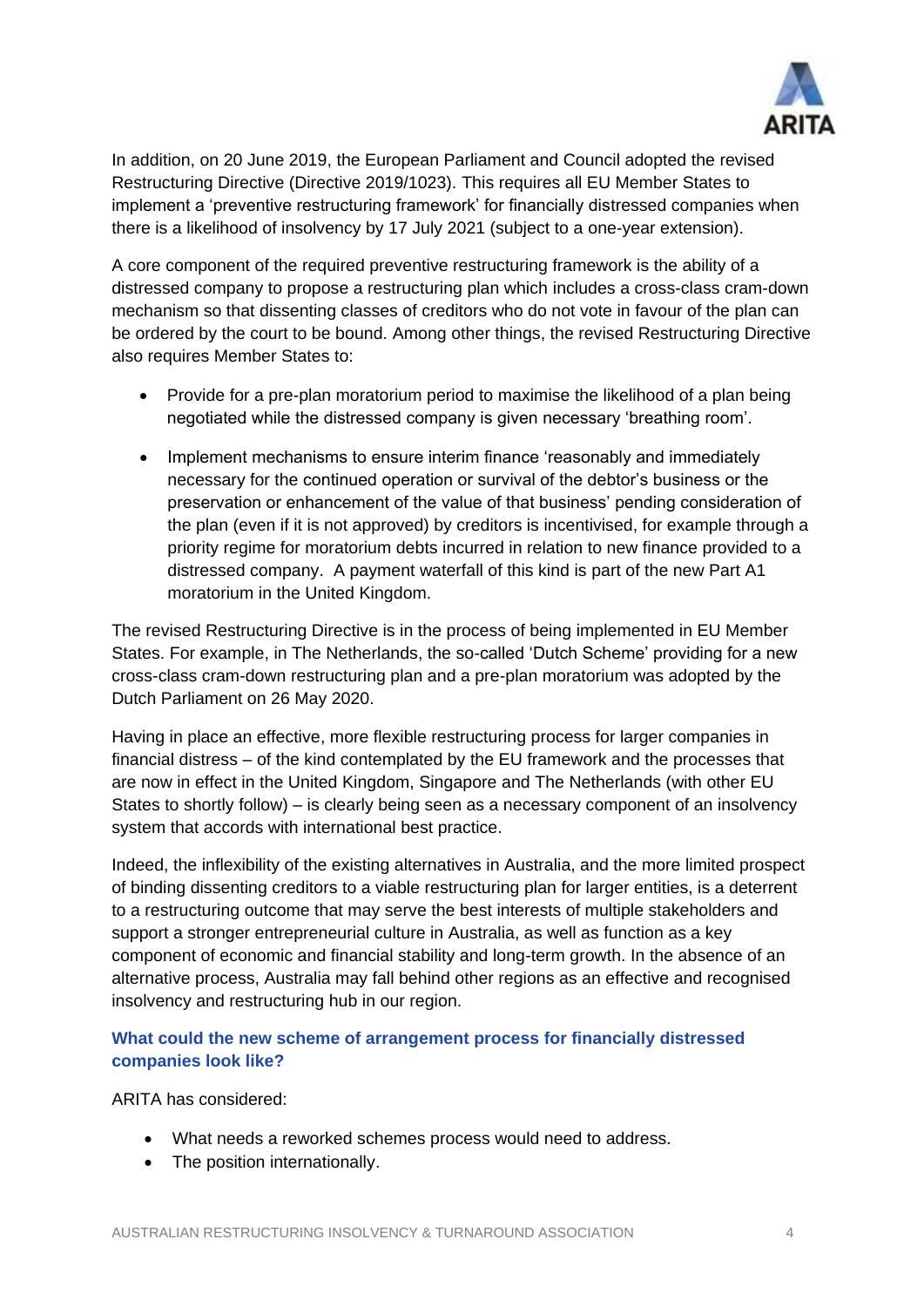

- The current restructuring options available in Australia both under Part 5.3A and Part 5.3B of the Act.
- ARITA's thought leadership paper 'A Platform for Recovery' from 2014.
- The recommendations from the Productivity Commission's Report on 'Business Set-Up, Transfer and Closure' in December 2015.
- Recommendations for change expressed by our members who have undertaken a scheme in its current format.

As a result of this, ARITA has formed a view that **significant change is needed to Australia's current scheme of arrangement process** to make it an effective, modern and flexible option for the restructuring of large to very large financially distressed but viable companies – critical in a time when the pace of global business change and innovation continues to rapidly advance.

On the following page is a diagram which provides an overview of the process we propose.

The new process is based on the current scheme of arrangement process (court approval/meeting structure) but with:

- Eligibility confined to companies in financial distress.
- A pre-scheme moratorium.
- Moratorium creditors to be paid during moratorium and priority treatment in the event of liquidation.
- Cross class cramdown.
- Rescue finance with priority.
- Amended voting thresholds.
- Court approval of any arrangement that results in employee entitlements of redundant employees being treated differently to liquidation (if liquidation had occurred at the commencement of the moratorium).
- Inclusion of recoveries from related parties.

Attached at:

- Appendix A is a more detailed discussion of the proposed changes.
- Appendix B is a comparison of the current schemes to the proposed position.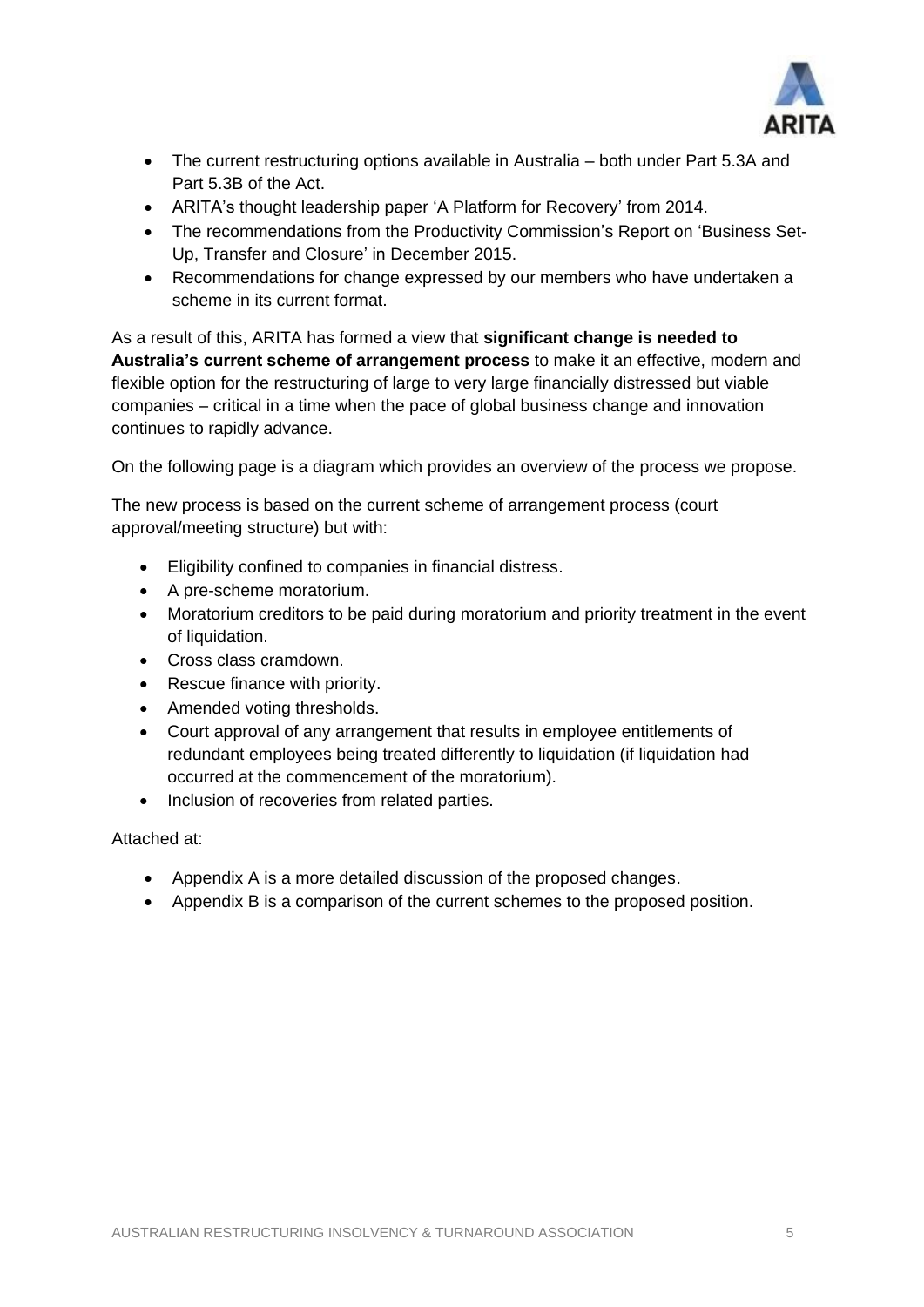



### **Restructuring Scheme (for financially distressed companies)**

reasonable prospect of rescuing the company or business as a going concern, or company not pay ing required debts employ ee entitlements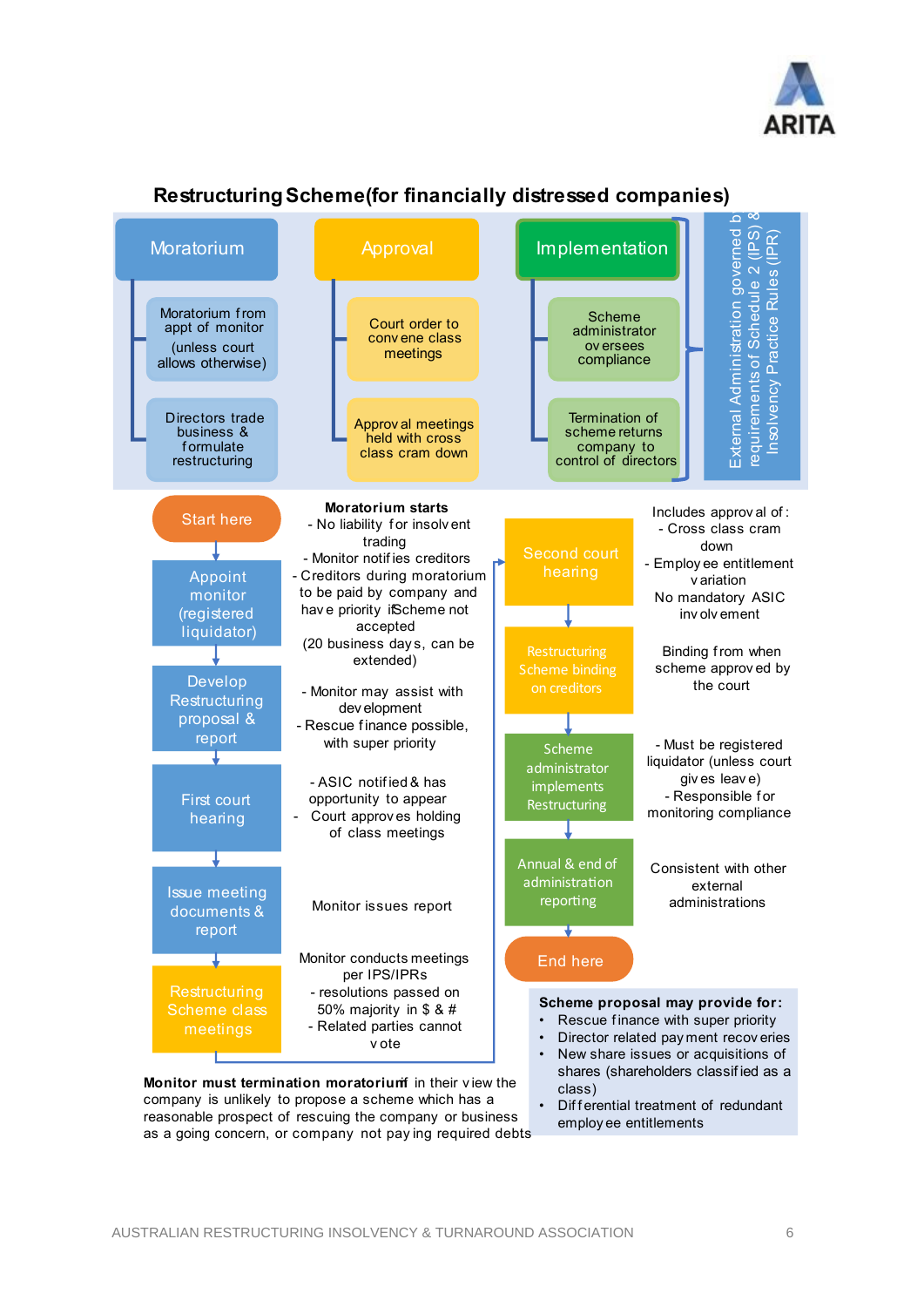

#### **What to call it?**

We acknowledge that there would be some confusion created by having both solvent schemes of arrangement, as they currently exist, and a new scheme of arrangement framework for distressed entities. It would be unhelpful to the process if the latter became known as 'insolvent schemes'. Accordingly, we suggest that they are better and more positively referred to as 'restructuring schemes'.

#### **Who should run it?**

The role of monitor (during the moratorium) and scheme administrator (during the restructuring scheme) should be filled by a registered liquidator unless the court consents to the appointment of someone else. This is consistent with the current position in relation to who can act as a scheme administrator (s 411(7) of the Act).

It is important that a member of a regulated population subject to oversight by ASIC fulfills these roles. It is also essential that such a person has experience in dealing with financially distressed entities and has the appropriate professional indemnity insurance in place. Registered liquidators meet these requirements.

With the commencement of the *Insolvency Law Reform Act 2016* (Cth) (ILRA) in March 2017, the process for obtaining registration as a liquidator was changed to allow more scope for who could obtain registration while maintaining the standards required of such a role. As such, there is capacity for appropriately qualified people to obtain their registration. Importantly, the ILRA also specified a range of minimum educational and experience requirements to ensure the competency of a person fulfilling these roles. No other registered population exists, or needs to exist, to fulfil this role.

Importantly, while some legal practitioners are of the view that they could undertake the role of a monitor and/or scheme administrator, law societies nationally do not accept a requirement for the specific specialist sub-qualifications that would be needed to undertake such a role. Further, lawyers would not have the professional indemnity insurance to cover such work and fall outside the scope of regulation by ASIC. Lawyers can, of course, apply to become registered liquidators since the introduction of the ILRA.

A registered liquidator acting in these roles is not an 'island' or 'silo' and will be supported by the necessary lawyers and other advisors appropriate for the company or corporate group involved – similar to the multi-faceted professional service currently offered for entities during a period of external administration.

#### **Is it worth making these changes?**

In our view, yes.

In the United Kingdom, the new restructuring plan has been used nine times in the first 12 months of operation (2020/21 financial year). The fact that it is used to restructure large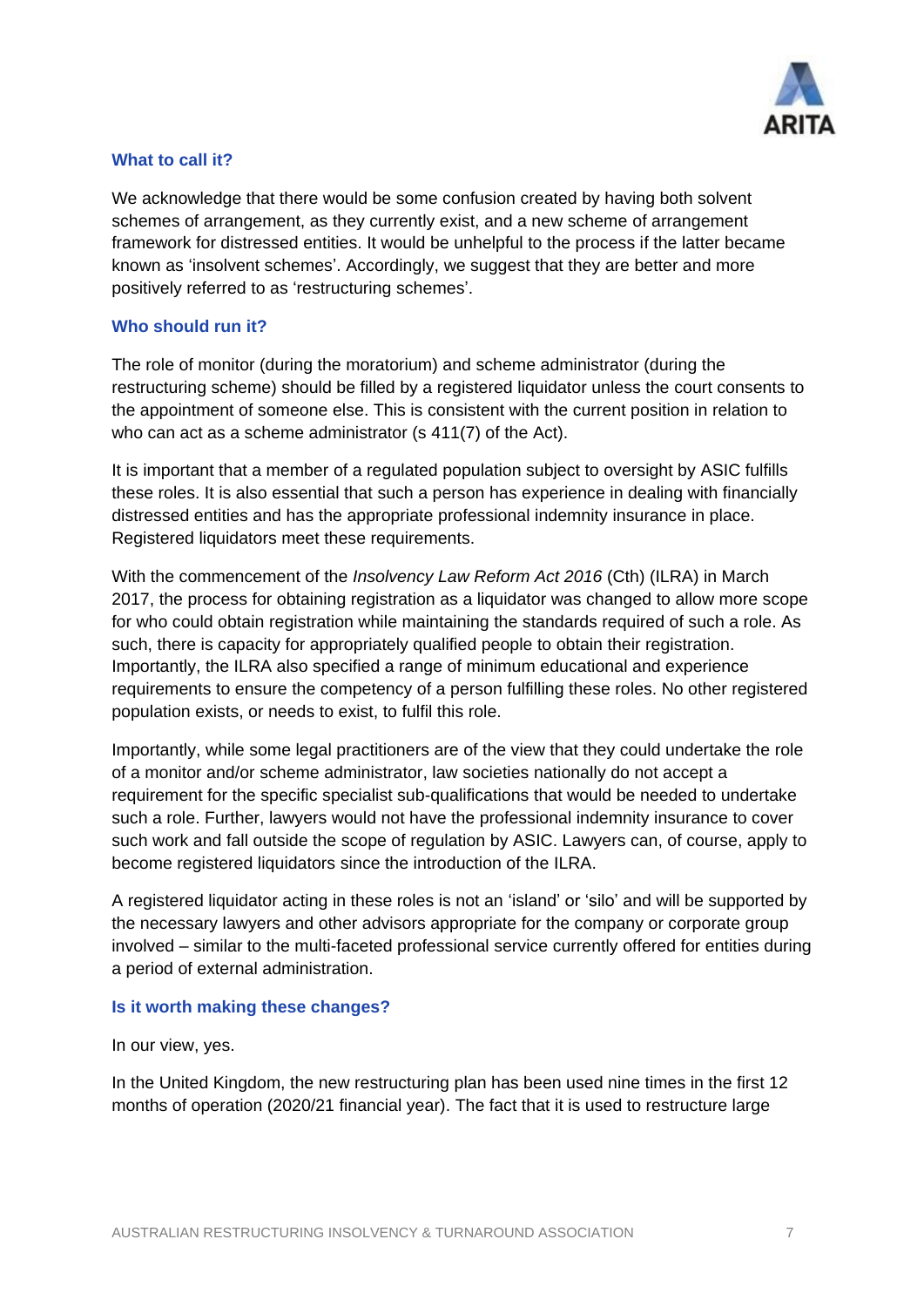

businesses makes it a very useful option that is worth maintaining within the insolvency regime in the United Kingdom. 1

Similarly, a process that effectively provides an option for the restructuring of large to very large companies in Australia is worth putting in the effort to develop, even if it is only used several times a year. The dollar value of an effective restructuring for such entities – and the supporting level of jobs and flow-on impacts for suppliers, customers and the broader Australian economy – is immense.

To support this process, consideration should be given to appointing more judges to the Federal Court of Australia with specific, in-depth insolvency and practical corporate and commercial experience.

#### **Questions posed in the consultation paper**

ARITA has responded to the questions raised in the consultation paper and those responses are attached at Appendix C.

As always, we look forward to continuing to work closely with Treasury and the Government generally to ensure that any changes to schemes of arrangement are efficient and effective, to assist in both driving economic recovery from the COVID-19 crisis and contributing to Australia's long term economic success.

Yours/sincerely

**John Winter** Chief Executive Officer

<sup>1</sup> [https://www.pwc.co.uk/services/business-restructuring/insights/restructuring-plans-what-difference-year](https://www.pwc.co.uk/services/business-restructuring/insights/restructuring-plans-what-difference-year-makes.html#sec2)[makes.html#sec2](https://www.pwc.co.uk/services/business-restructuring/insights/restructuring-plans-what-difference-year-makes.html#sec2)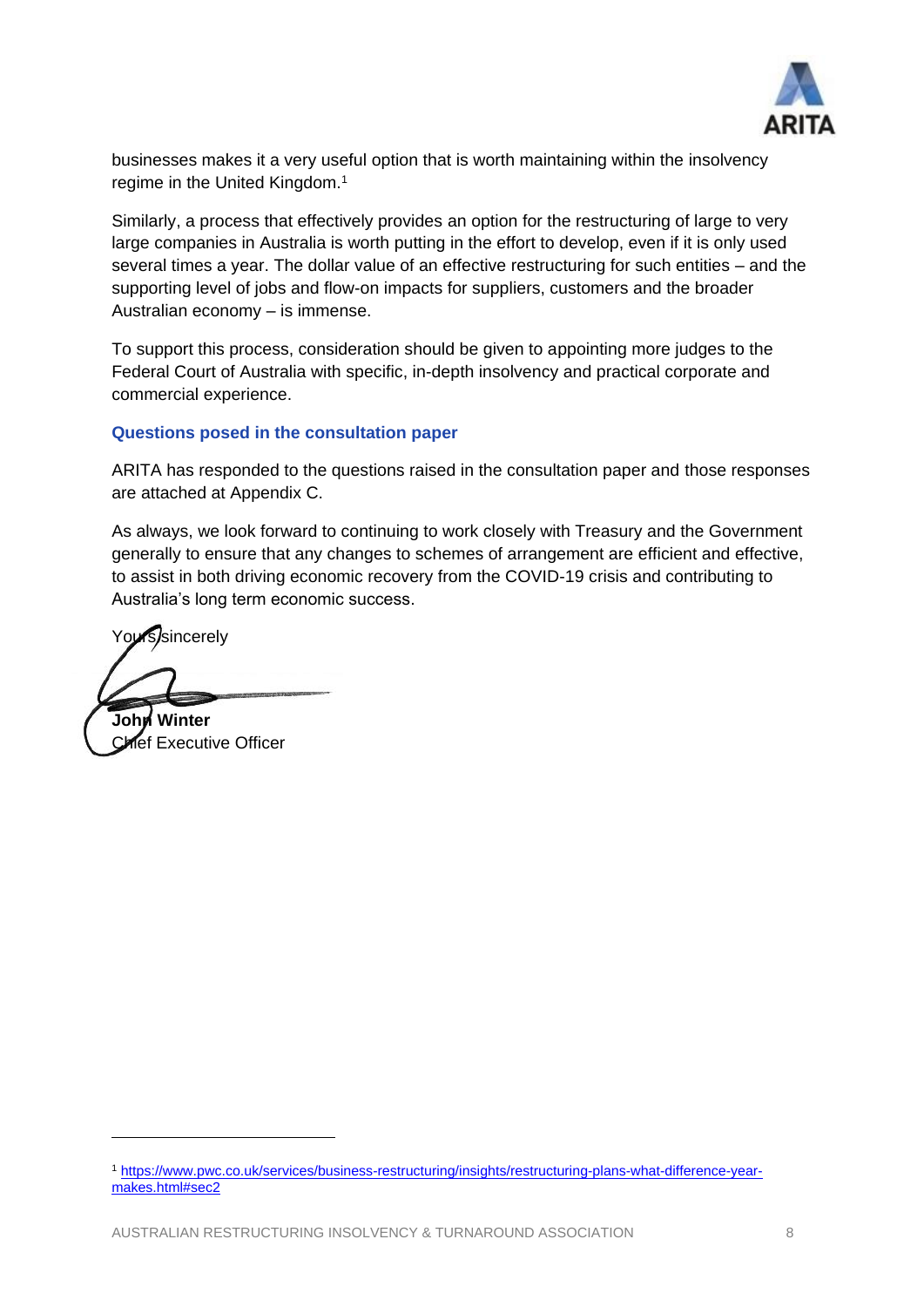

## About ARITA

The Australian Restructuring Insolvency and Turnaround Association (ARITA) represents professionals who specialise in the fields of restructuring, insolvency and turnaround.

We have more than 2,200 members and subscribers including accountants, lawyers and other professionals with an interest in insolvency and restructuring.

Around 80% of Registered Liquidators and Registered Trustees choose to be ARITA members.

ARITA's ambition is to lead and support appropriate and efficient means to expertly manage financial recovery.

We achieve this by providing innovative training and education, upholding world class ethical and professional standards, partnering with government and promoting the ideals of the profession to the public at large. In 2020, ARITA delivered 70 professional development sessions to over 8,200 attendees.

ARITA promotes best practice and provides a forum for debate on key issues facing the profession.

We also engage in thought leadership and public policy advocacy underpinned by our members' knowledge and experience. We represented the profession at 15 inquiries, hearings and public policy consultations during 2020.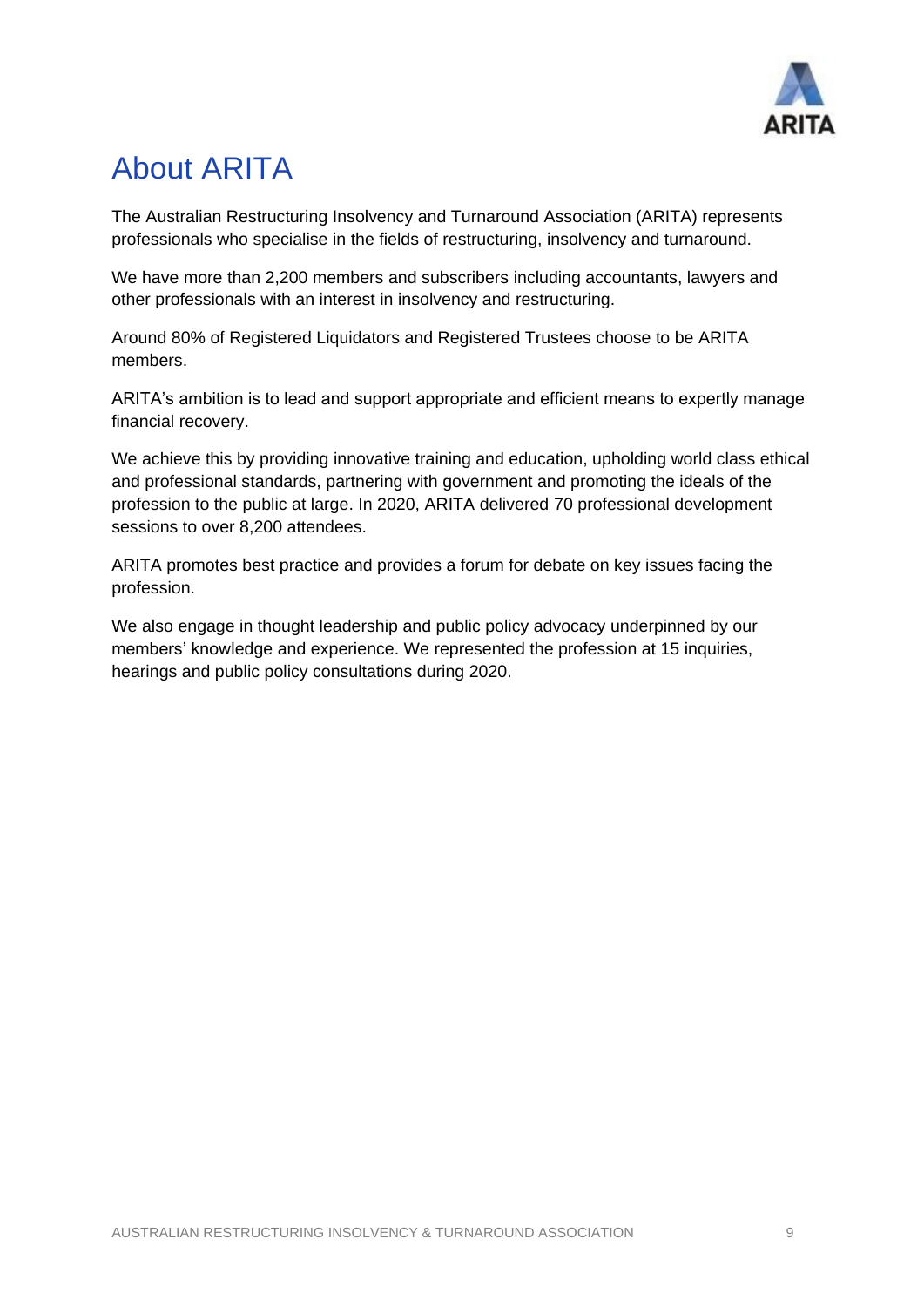

## Table of contents

| Appendix A: Summary of ARITA's proposed amendments to Australia's scheme of<br>arrangement process under Part 5.1 of the Corporations Act 2001 (Cth) (Act)  11 |  |
|----------------------------------------------------------------------------------------------------------------------------------------------------------------|--|
| Appendix B: Comparison of existing Schemes to ARITA's proposed Restructuring                                                                                   |  |
|                                                                                                                                                                |  |
|                                                                                                                                                                |  |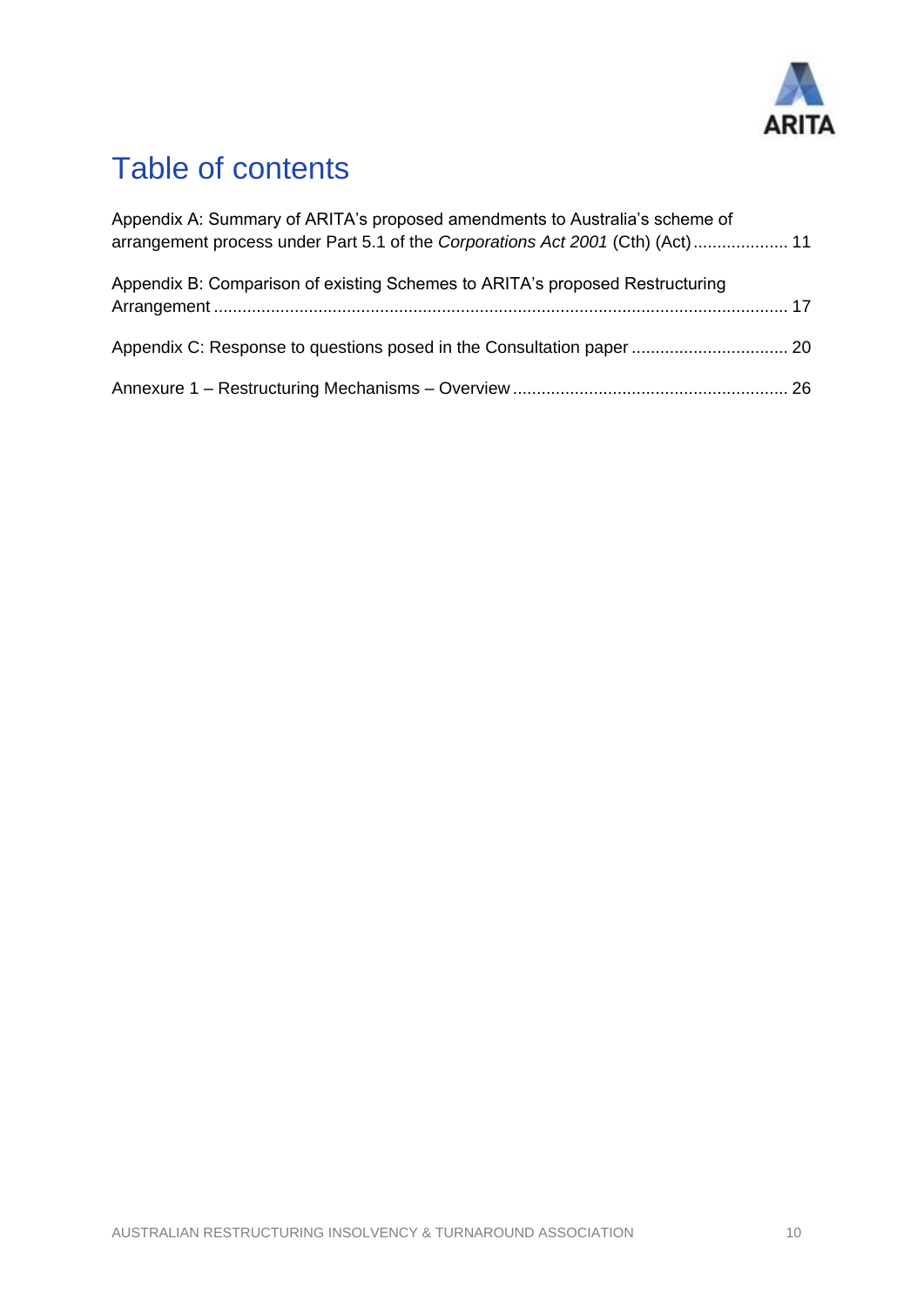

# <span id="page-10-0"></span>Appendix A: Summary of ARITA's proposed amendments to Australia's scheme of arrangement process under Part 5.1 of the *Corporations Act 2001* (Cth) (Act)

### **Legislative structure**

- Limit current Part 5.1 of the Act to solvent restructures or compromise of financiers and consider moving out of Chapter 5.
- Create a new Part 5.1A of the Act which is available only to companies in financial distress (coextensive with the United Kingdom approach). Create a new name for this process, such as 'restructuring scheme'. This must be significantly different to the names used during a small business restructuring (SBR) under Part 5.3B of the Act.
- Preceded by a moratorium.
- Debtor-in-possession (DIP) administration.

#### **Overview**

Based on the current scheme of arrangement process in the Act (court approval/meeting structure) but with:

- Eligibility confined to companies in financial distress.
- Precursor moratorium.
- Moratorium creditors to be paid during moratorium and priority treatment in the event of liquidation.
- Cross class cram down.
- Rescue finance with priority.
- Amended voting thresholds.
- Court approval of any arrangement that results in employee entitlements of redundant employees being treated differently to liquidation (if liquidation occurred at the commencement of the moratorium).
- Inclusion of recoveries from related parties.

#### **Moratorium**

#### *Period*

- Directors can resolve to appoint a monitor in the same way as appointing a voluntary administrator.
- Directors must sign a declaration that the company is, or is likely to become, unable to pays its debts (similar test to voluntary administration).
- If there is a winding up application on foot, an application for the appointment of a monitor must be made to the court. This is to prevent the appointment of a monitor to hinder or delay the hearing of a winding up application. Where the company is subject to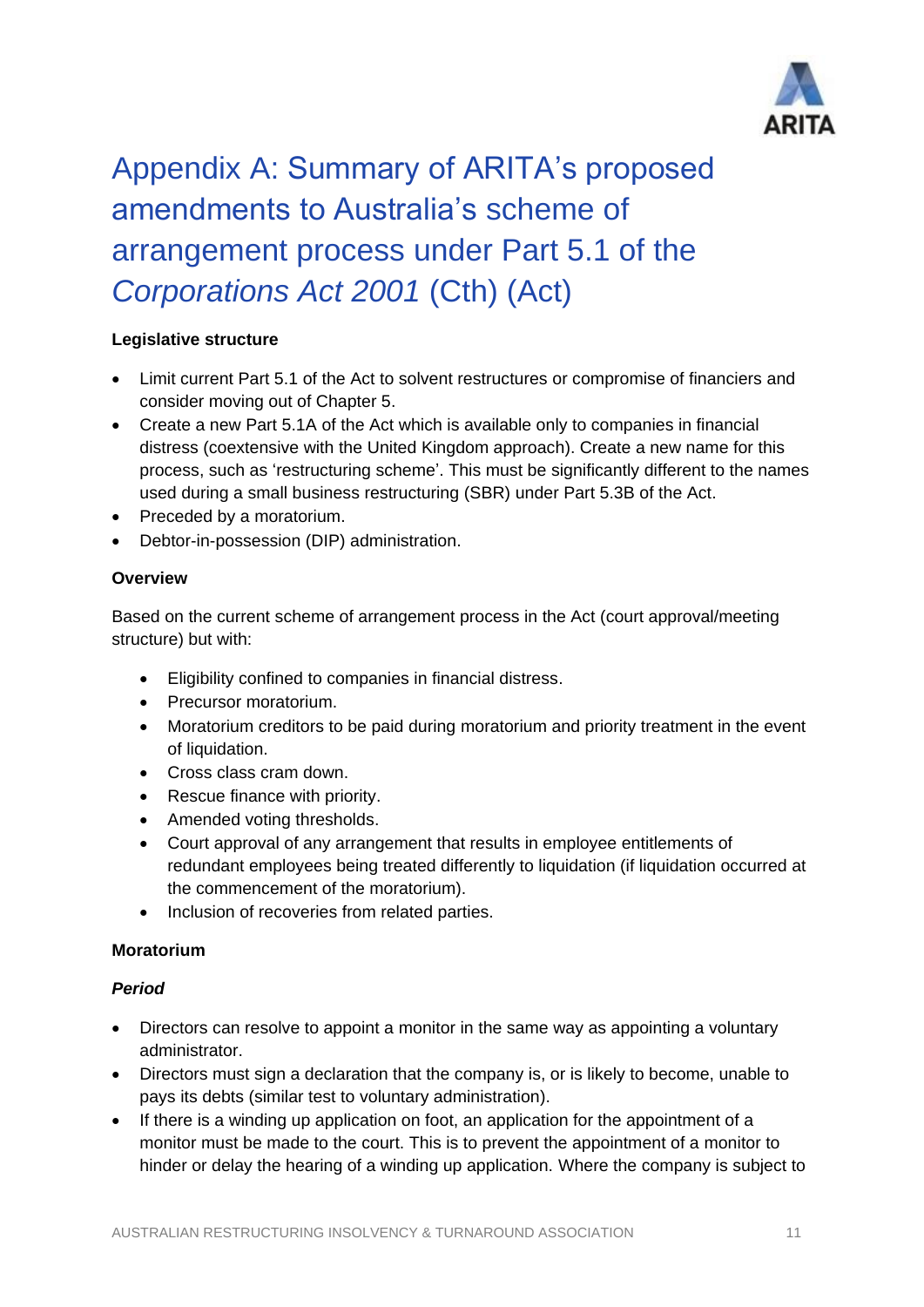

an outstanding winding up petition, the court may make an order for a moratorium only if it is satisfied the company is likely to be able to propose a restructuring scheme which has a reasonable prospect of rescuing the company or business as a going concern.

- 20 business days for the first period and can be extended by application to the court (same as the United Kingdom approach).
- Creditors have a right to object to the extension, but not in relation to the initial 20 business day period.
- Express requirement for the monitor (this role is outlined below) to terminate the moratorium if in their view the company is unlikely to be able to propose a restructuring scheme which has a reasonable prospect of rescuing the company or its business as a going concern (same as the United Kingdom approach).
- No liability for insolvent trading for directors or monitor during this period.
- Monitor provides notice of the appointment to creditors.
- Ends when the restructuring scheme commences or is rejected by the court at the second hearing, unless there is a delayed commencement of the restructuring scheme. However, there should be a maximum period that the moratorium can continue postcourt approval to prevent protracted delays that compromise creditors' enforcement rights.
- Will also end if monitor terminates the moratorium or the end of the moratorium period is reached with no proposal having been put to creditors.

#### *Appointee*

- A registered liquidator to be appointed as monitor for the moratorium period. The monitor would be entitled to act in any subsequent restructuring scheme as the scheme administrator, but not in any other external administration in the event that the restructuring proposal is not accepted or is not successful, unless consent is given by the court to do so. This is because the role as monitor/scheme administrator is acting for the company and advising the directors and therefore would not be independent in a subsequent external administration, during which time the appointee would need to review actions taken during the moratorium and/or restructuring scheme.
- It is not envisaged that there would be an automatic conversion to liquidation in the event of termination of the moratorium or restructuring scheme.
- Role is to ensure the company is meeting its obligations duringthe moratorium and to assist the directors with preparing the scheme proposal and the process for putting the scheme proposal to creditors for a vote.
- The monitor will also conduct the meetings of the classes of creditors to vote on the scheme proposal, rule on creditors' claims and undertake the administrative processes associated with these meetings. Creditors can object to how claims are ruled on.
- The monitor will not be responsible for trading the business of the company that remains the responsibility of the directors.
- The company will be responsible for paying the monitor's fees and expenses on the basis agreed with the company at the time of the monitor's appointment.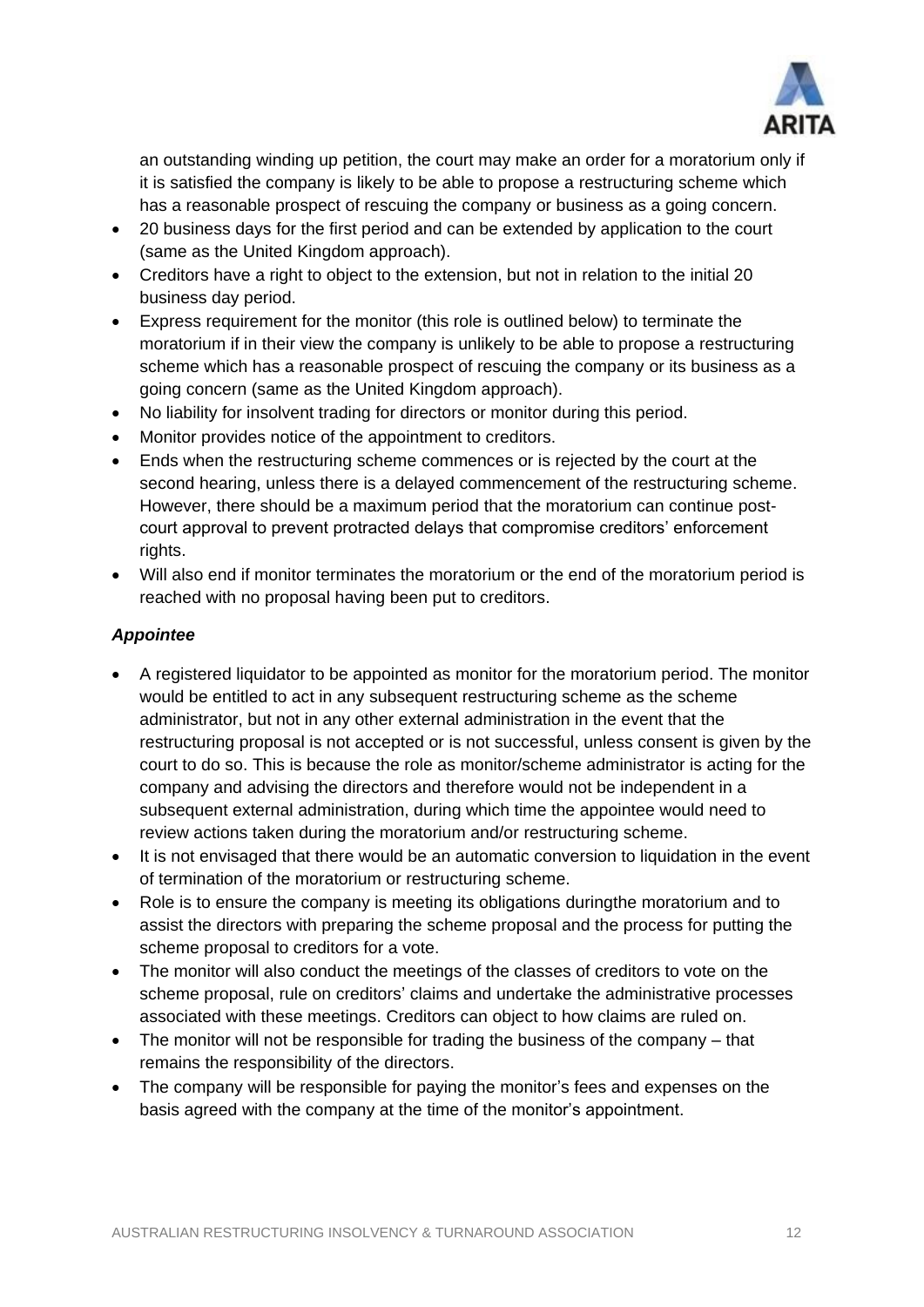

### *Treatment of debts incurred*

- Australia's insolvency regime is based on protecting debts incurred during external administrations with personal liability of the external administrator. The position in the moratorium needs to balance the rights of creditors with the space to successfully restructure the company.
- Under the United Kingdom's standalone moratorium, there is a system of dividing creditors' claims between moratorium and pre-moratorium debts, and then premoratorium debts are further divided into debts for which there is a payment holiday and debts for which there is not a payment holiday.
- Pre-moratorium debts with a payment holiday do not have to be paid during the moratorium and can be dealt with in any subsequent restructure.
- Moratorium debts and pre-moratorium debts without a payment holiday need to be paid in the ordinary course during the operation of the moratorium in order for the moratorium to be permitted to continue.
- Pre-moratorium debts without a payment holiday are those pre-moratorium debts which have fallen due before the moratorium or which fall due during the moratorium and which are amounts payable in respect of:
	- the monitor's remuneration and expenses (for the period of the moratorium);
	- goods and services supplied during the moratorium;
	- wages or salary arising under a contract of employment;
	- redundancy payments;
	- rent in respect of a period during the moratorium; and/or
	- debts or other liabilities arising under a contract or other instrument involving financial services – which includes a loan agreement (unless they came due as a result of the exercise of an acceleration or early termination clause).
- All other pre-moratorium debts are pre-moratorium debts with a payment holiday.
- The United Kingdom approach is a relatively simple, effective way of balancing the interests of creditors during the moratorium period. If a restructuring scheme is accepted by creditors and approved by the court, the debts of creditors with pre-moratorium debts with a payment holiday are dealt with in the restructuring scheme. If there is no restructuring scheme, those amounts become a debt claimable in any subsequent external administration, or against the company in the event of no subsequent external administration. This delivers a fair and equitable outcome for creditors.
- We propose a similar arrangement for a moratorium that precedes a restructuring scheme. However, redundancy payments should not be included in this payment system – rather, they should be dealt with as part of the restructuring scheme.
- Should the scheme proposal not be accepted by creditors and/or approved by the court and the company ends up in liquidation, any debts that were required to be paid during the moratorium that remain outstanding would be entitled to a priority in the liquidation under s 556(1)(a) of the Act.

#### *Other effects of the moratorium*

• Similar to voluntary administration (which has largely been adopted in the new SBR process too).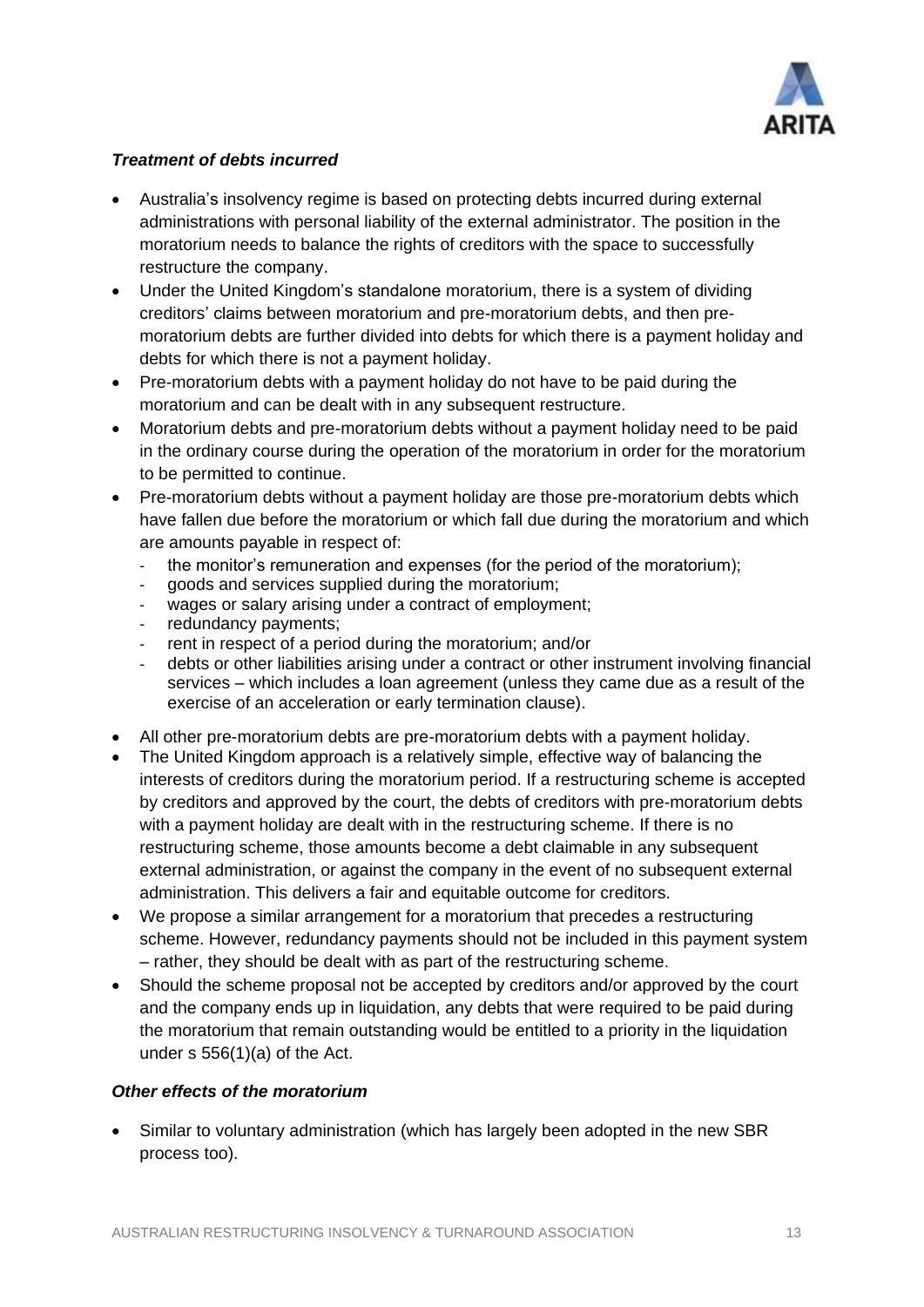

• Secured creditors are bound by the moratorium, including secured creditors with security over the whole or substantially the whole of a company's assets (unlike voluntary administration). However, secured creditors have a right to apply to the court to object to this and to the continuation of the moratorium at the end of the first 20 business day period.

### *Rescue financing*

- Once a moratorium period applies (or during the period of a restructuring scheme), the company may obtain rescue financing, with new funds advanced entitled to a 'super priority'
- It is recommended that this process is kept simple to prevent lengthy court applications disputing the rescue finance priority which would prevent or delay the provision of the necessary finance to move forward with the restructuring.

#### **Restructuring scheme**

#### *Proposal*

- Full report to creditors in a format similar to a voluntary administrator's report should compare restructuring scheme to liquidation for each class and report on recoverable transactions. This ought to be prepared by the monitor.
- Restructuring scheme can include automatic termination clauses.
- Termination of a restructuring scheme should work in the same way as a SBR that is, no automatic liquidation unless ordered by the court.
- New share issues can be considered as part of the proposal (with shareholders being one of the classes that must approve the restructuring scheme in this case).

### *Appointee*

- Scheme administrator to be appointed under the terms of the scheme proposal scheme administrator can be the monitor though can also be someone different. Must be a registered liquidator.
- Fees and expenses to be paid by the company on the basis set out in the scheme proposal.
- Scheme administrator ensures compliance by the company with the terms of the Restructuring scheme – removes onus on creditors to monitor and potential additional costs of court applications to enforce.
- Scheme administrator will distribute payments to creditors after ruling on proofs of debt submitted. Follow process for liquidations.
- Deals with any defaults under the restructuring scheme by the company (which may also require a court application and/or meeting of creditors).

#### *Voting*

• Rather than the current majority in number and 75% in value approval threshold adopted for schemes of arrangement in Part 5.1 of the Act (noting that Part 5.1 can be used for both solvent and insolvent restructures), we recommend that the voting approval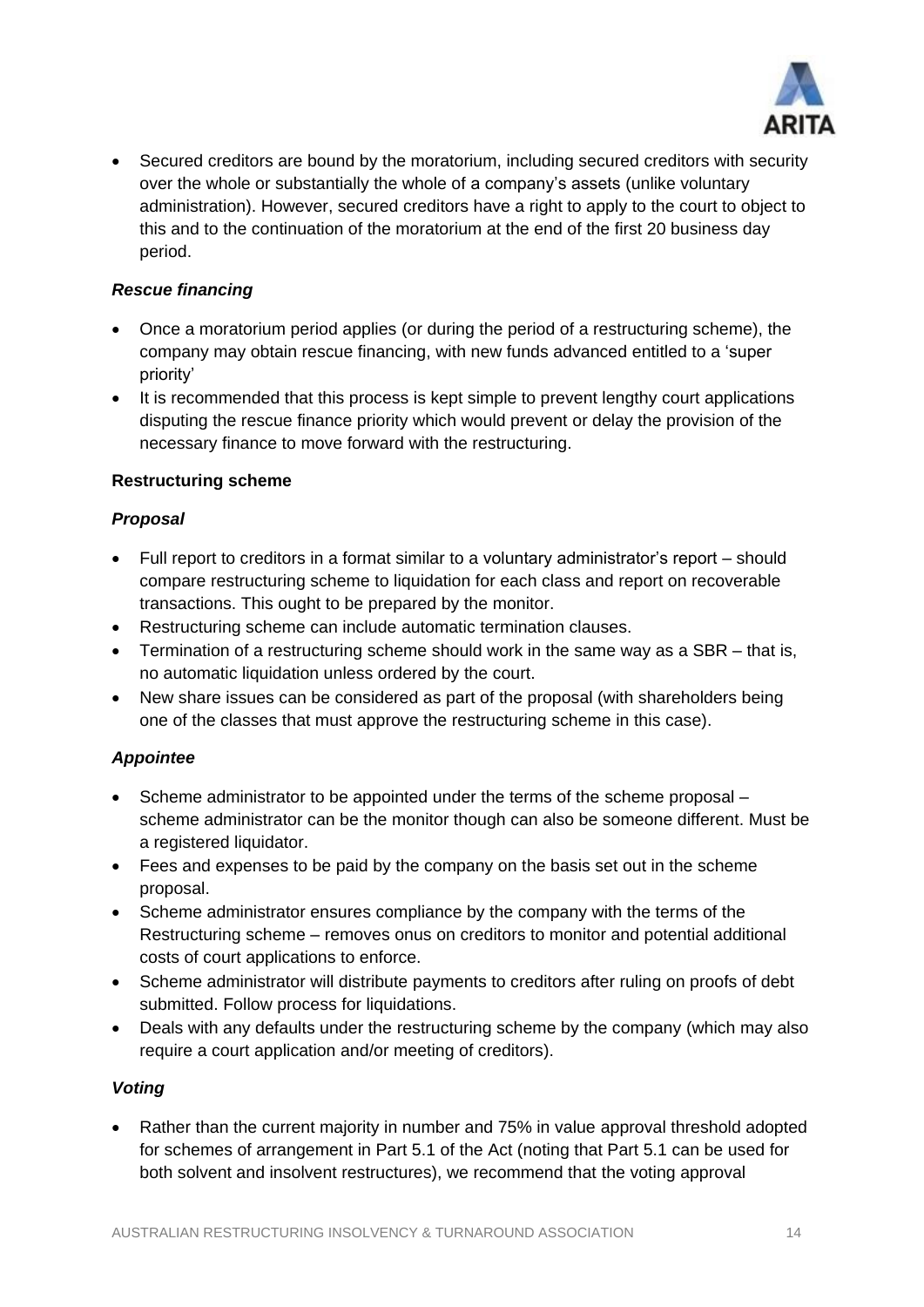

thresholds required to be satisfied for each class in the restructuring scheme be bought in line with all other external administrations and require approval by the majority in number and majority in value of each class.

- For the purpose of voting on the scheme proposal, there should be no casting vote.
- Related parties should be excluded from voting consider amendments to the definition of 'related party' for voting purposes, noting that a company of a relative of the director is not currently considered to be a related party.

#### *Meeting process*

- Use IPS/IPRs.
- Would include shareholders as a class where a share dilution or sale is proposed to occur.

#### *Cross class cram down*

- Should be included in the new restructuring scheme process, subject to court approval to ensure the interests of creditors are appropriately protected.
- Prevents dissenting classes of creditors from, in effect, 'holding out' in the pursuit of individual interests while precenting the potential for a successful restructuring which is to the maximum benefit of all creditors.
- Adopt a similar process to the United Kingdom restructuring plan, with no absolute priority rule (distinct to the United States and Singapore approach, both of which incorporate the absolute priority rule).
- Could include cram down of shareholder class.
- The cross class cram down would operate so that, in effect, the court could approve a plan if it is satisfied that:
	- members of the dissenting classes would not be any worse off than they would be in the event of a relevant alternative (usually liquidation); and
	- at least one class of creditors that would receive a payment or that has a genuine economic interest in the company in the event of a relevant alternative has voted in favour of the plan.

#### *Employees*

- A restructuring scheme proposal has the potential to be used to move assets around the corporate group structure and leave some companies with redundant employees and no assets.
- Accordingly, where the restructuring scheme seeks to change how employee entitlements would be treated compared to the situation if the company was wound up using the corporate structure and assets that were in place at the time of entering into the moratorium, this issue must be specifically considered and approved by the court in order to avoid the restructuring scheme being an agreement or transaction to avoid employee entitlements under Part 5.8A of the Act.
- The cross class cram down approval is not sufficient protection, as retained employees may be able to 'out vote' retrenched employees, thus obtaining the consent of the class.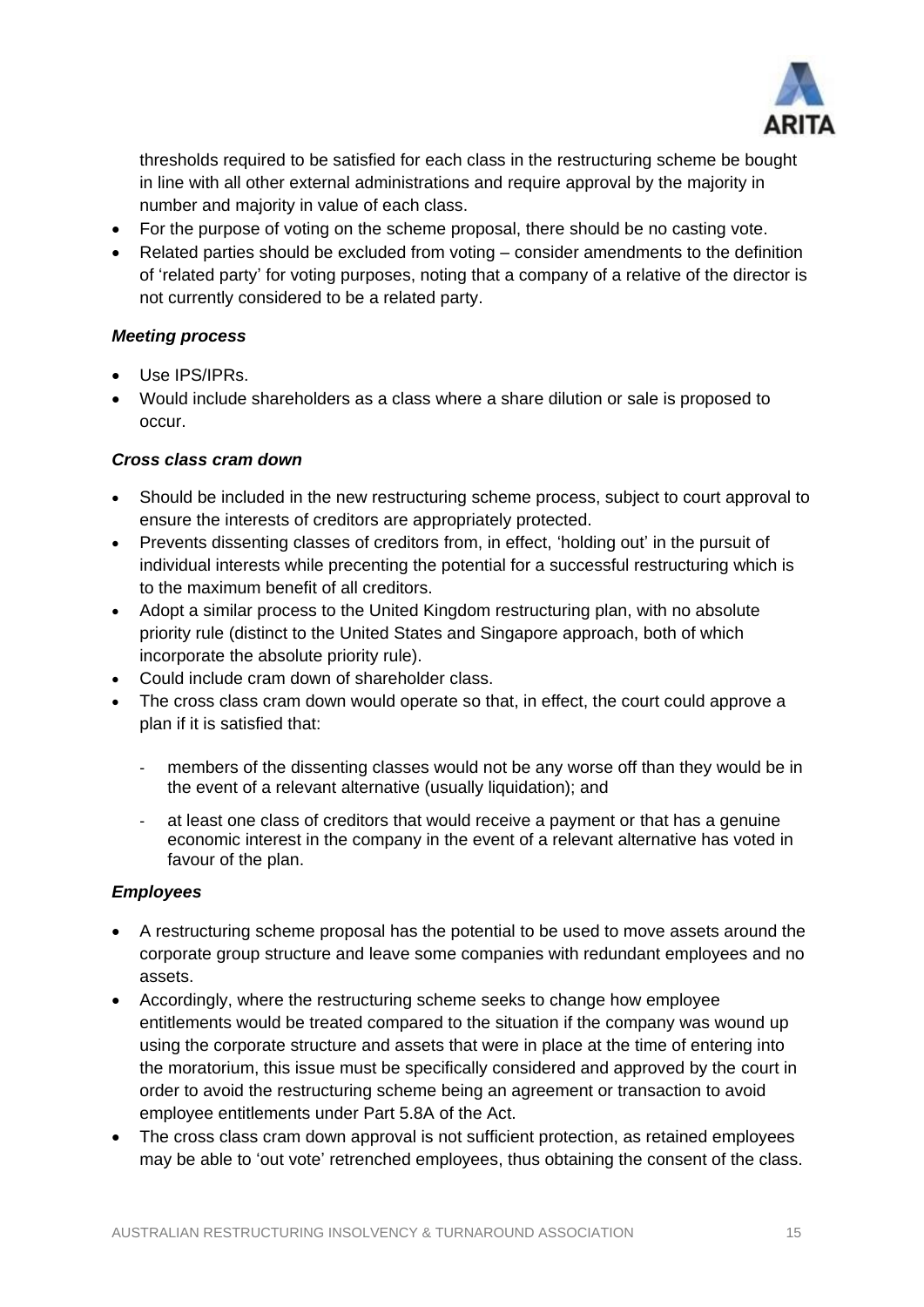

- The court will need to be satisfied that the employees are no worse off that what they would have been in a liquidation and thus will be no more reliant on any government safety net scheme than what they would have if the company had gone into liquidation (at the time of the commencement of the moratorium).
- On this basis, employees should be entitled to access any government safety net scheme for any outstanding entitlements (subject to the limits of the safety net scheme) after they have received any payments from the restructuring scheme.

#### *Recovery actions*

• Extend director related payment recoveries to new restructuring schemes and voluntary administration/DOCAs. This reduces the potential for the new process to be misused by directors to protect their own interests, and can also be contracted out of subject to the approval of creditors when a scheme is put to a vote.

#### *Who should it apply to?*

• From an insolvency perspective, all companies experiencing financial distress. However, the government may choose to exclude some types of companies/businesses from a public policy perspective, such as APRA-regulated entities which are subject to a very specific prudential regulatory regime.

#### *Corporate groups*

• Provision should be made for dealing with corporate groups to allow for the efficient holding of meetings and consideration of the scheme proposal by the different classes of creditors within each company in the group.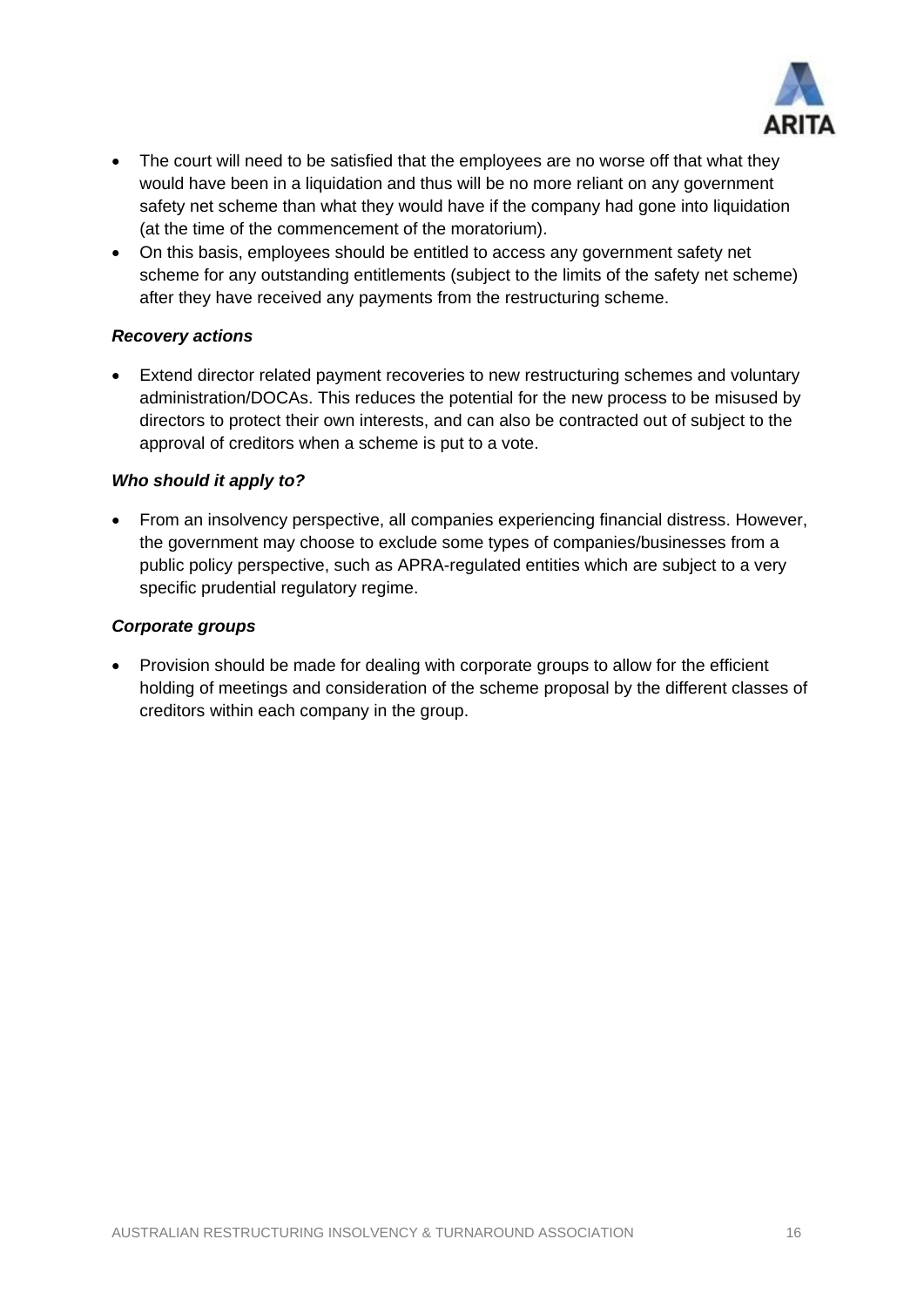

## <span id="page-16-0"></span>Appendix B: Comparison of existing Schemes to ARITA's proposed Restructuring Arrangement

| <b>Current</b>                                                                                                                                                                                                                                                                                                                                                                                                                              | <b>Proposed</b>                                                                                                                                                                                                                                                                                                                                                                                                                                                                                                                                                                                                                                                                                                                                                                                                                                                                                                                                                                                                                                                                                                                                                                                                                                                              |  |  |  |
|---------------------------------------------------------------------------------------------------------------------------------------------------------------------------------------------------------------------------------------------------------------------------------------------------------------------------------------------------------------------------------------------------------------------------------------------|------------------------------------------------------------------------------------------------------------------------------------------------------------------------------------------------------------------------------------------------------------------------------------------------------------------------------------------------------------------------------------------------------------------------------------------------------------------------------------------------------------------------------------------------------------------------------------------------------------------------------------------------------------------------------------------------------------------------------------------------------------------------------------------------------------------------------------------------------------------------------------------------------------------------------------------------------------------------------------------------------------------------------------------------------------------------------------------------------------------------------------------------------------------------------------------------------------------------------------------------------------------------------|--|--|--|
| <b>General</b>                                                                                                                                                                                                                                                                                                                                                                                                                              | <b>General</b>                                                                                                                                                                                                                                                                                                                                                                                                                                                                                                                                                                                                                                                                                                                                                                                                                                                                                                                                                                                                                                                                                                                                                                                                                                                               |  |  |  |
| Not an external administration                                                                                                                                                                                                                                                                                                                                                                                                              | An 'external administration' as defined in<br>Schedule 2 Insolvency Practice Schedule<br>of the Act                                                                                                                                                                                                                                                                                                                                                                                                                                                                                                                                                                                                                                                                                                                                                                                                                                                                                                                                                                                                                                                                                                                                                                          |  |  |  |
| Solvent and insolvent restructuring (note<br>٠<br>we propose the current schemes process<br>be retained for solvent restructuring only)<br>Pre-scheme                                                                                                                                                                                                                                                                                       | Only available to companies in financial<br>$\bullet$<br>distress. Directors to make declaration<br>that company is insolvent or likely to<br>become insolvent (like VA)<br><b>Moratorium</b>                                                                                                                                                                                                                                                                                                                                                                                                                                                                                                                                                                                                                                                                                                                                                                                                                                                                                                                                                                                                                                                                                |  |  |  |
| Ipso facto moratorium from<br>announcement that application being<br>made or application made whichever is<br>earlier (s 415D)<br>DIP model - directors trade<br>٠<br>No protection for creditors<br>$\bullet$<br>No stay on insolvent trading (unless safe<br>$\bullet$<br>harbour is applicable or another external<br>administration has been commenced)<br>No independent oversight<br>Court made order a moratorium under s<br>411(16) | VA-type moratorium (includes ipso facto)<br>from appointment of a monitor (who must<br>be a registered liquidator) by directors -<br>but wider than the VA moratorium in that<br>secured creditors are also bound,<br>including those with security over the<br>whole or substantially the whole of a<br>company's assets<br>20 business days unless extended by<br>$\bullet$<br>court application - creditors have the<br>right to object to the extension<br>DIP model - directors trade<br>$\bullet$<br>Certain debts must be paid during the<br>$\bullet$<br>moratorium (essentially debts incurred<br>during the moratorium). Monitor to<br>consider this when assessing termination<br>of moratorium<br>Stay on insolvent trading (for directors<br>and monitor)<br>Ends when restructuring scheme either<br>approved by court or rejected, or if<br>application not made to court to approve<br>meetings for scheme proposal within<br>moratorium period (or extended period),<br>or if terminated by monitor<br>Express for the monitor to terminate the<br>٠<br>moratorium if in their view the company<br>is unlikely to be able to propose a<br>restructuring scheme which has a<br>reasonable prospect of rescuing the<br>company or business as a going concern |  |  |  |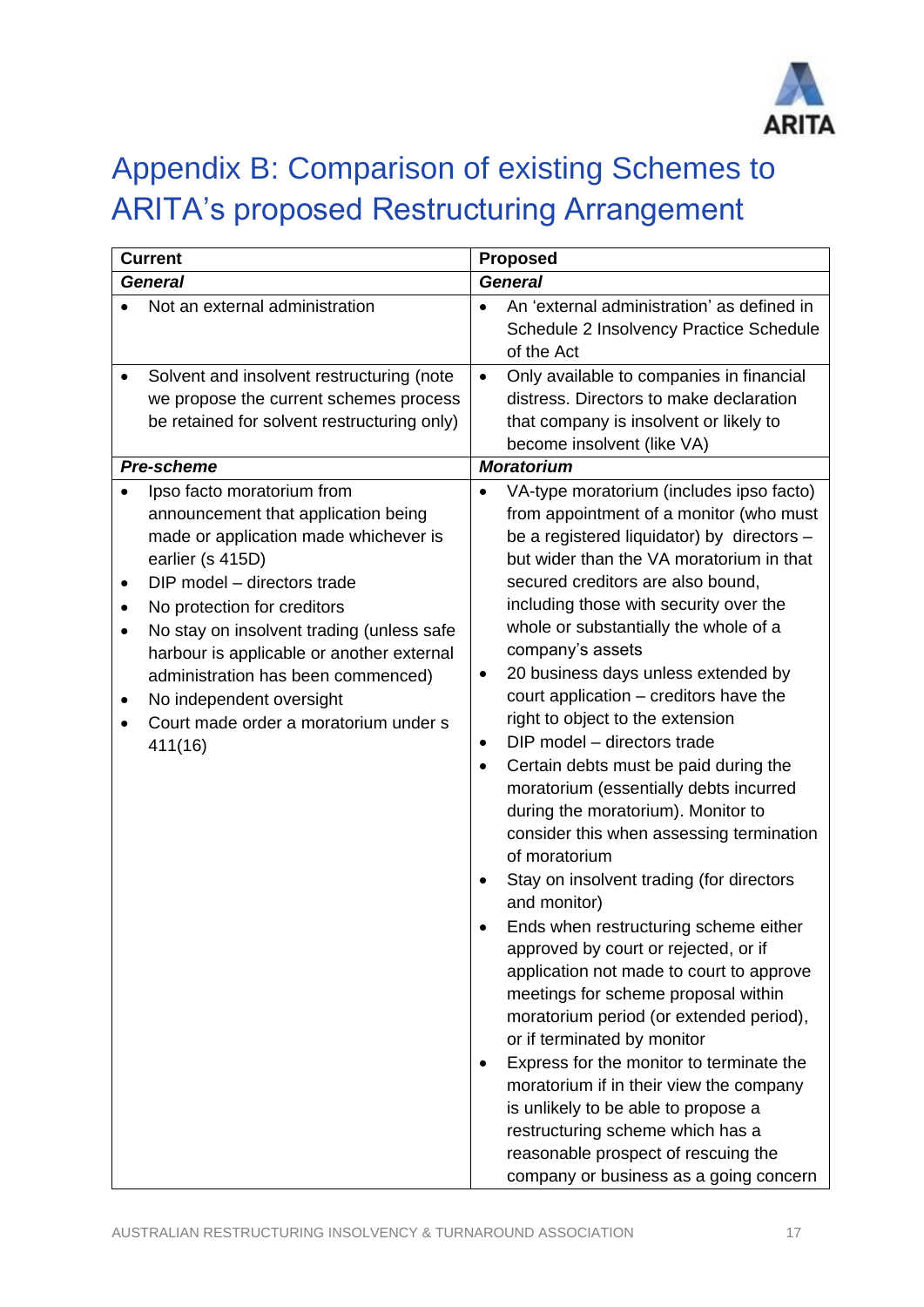

|           | <b>Current</b>                                                                                                                                                                                  |                        | <b>Proposed</b>                                                                                                                                                                                                                                                    |
|-----------|-------------------------------------------------------------------------------------------------------------------------------------------------------------------------------------------------|------------------------|--------------------------------------------------------------------------------------------------------------------------------------------------------------------------------------------------------------------------------------------------------------------|
|           |                                                                                                                                                                                                 | $\bullet$              | If moratorium comes to an end without<br>the scheme process having commenced,<br>control returns to the directors (like an<br>SBR) – act of insolvency                                                                                                             |
|           | Scheme terms developed                                                                                                                                                                          | $\bullet$              | Same                                                                                                                                                                                                                                                               |
|           | Court may require a report from ASIC or                                                                                                                                                         | $\bullet$              | Same except the report should come                                                                                                                                                                                                                                 |
|           | another person specified by the court, to                                                                                                                                                       |                        | from the monitor                                                                                                                                                                                                                                                   |
|           | give a report to the court (s 415)                                                                                                                                                              |                        |                                                                                                                                                                                                                                                                    |
|           | No rescue finance                                                                                                                                                                               | $\bullet$              | Rescue finance with super priority                                                                                                                                                                                                                                 |
|           |                                                                                                                                                                                                 |                        | (subject to court oversight)                                                                                                                                                                                                                                       |
|           | <b>Approval of Scheme</b>                                                                                                                                                                       |                        | <b>Approval of Restructuring scheme</b>                                                                                                                                                                                                                            |
|           | Application made to court for an order to<br>convene meetings of classes of creditors<br>(notice given to ASIC who must have<br>reasonable opportunity to appear) (s411)                        | $\bullet$              | Same                                                                                                                                                                                                                                                               |
| $\bullet$ | Section 414 provides a process for the<br>acquisition of shares of shareholders<br>dissenting from scheme or contract<br>approved by the majority                                               | $\bullet$              | Restructuring scheme can provide for<br>new share issues or acquisitions of<br>shares as part of the proposal, with<br>shareholders being one of the classes<br>(similar to s 444GA process)                                                                       |
|           | No provision for director related payment<br>recoveries                                                                                                                                         | $\bullet$              | Restructuring scheme can provide for<br>director related payment recoveries -<br>reduces misuse by directors to protect<br>their own issues. These recoveries can<br>also be contracted out of subject to<br>creditor approval when the scheme is put<br>to a vote |
|           | Notice of meeting and explanatory<br>statement (as approved by the court)<br>sent to creditors (s 412)                                                                                          | $\bullet$              | Same but explanatory statement should<br>contain information similar to VA report.<br>This report could also be the report<br>provided to the court by the monitor.                                                                                                |
|           | Meeting of creditors held and each class<br>of creditors vote on whether to accept the<br>scheme                                                                                                | $\bullet$              | Same but voting should be majority in<br>number and at least 50% in value of<br>creditors present and voting in each<br>relevant class                                                                                                                             |
| ٠         | Meetings can be held on a consolidated<br>basis where more than 30 companies<br>and certain circumstances met<br>All classes must accept the scheme -<br>majority in number and 75% in value of | $\bullet$<br>$\bullet$ | Monitor will manage the meeting process<br>and rule on creditor claims for voting<br>purposes<br>Follow process set out in IPS/IPRs                                                                                                                                |
|           | creditors present and voting                                                                                                                                                                    |                        |                                                                                                                                                                                                                                                                    |
|           | Related creditors can vote but court has<br>the power to disregard vote                                                                                                                         | $\bullet$              | Related creditors can't vote                                                                                                                                                                                                                                       |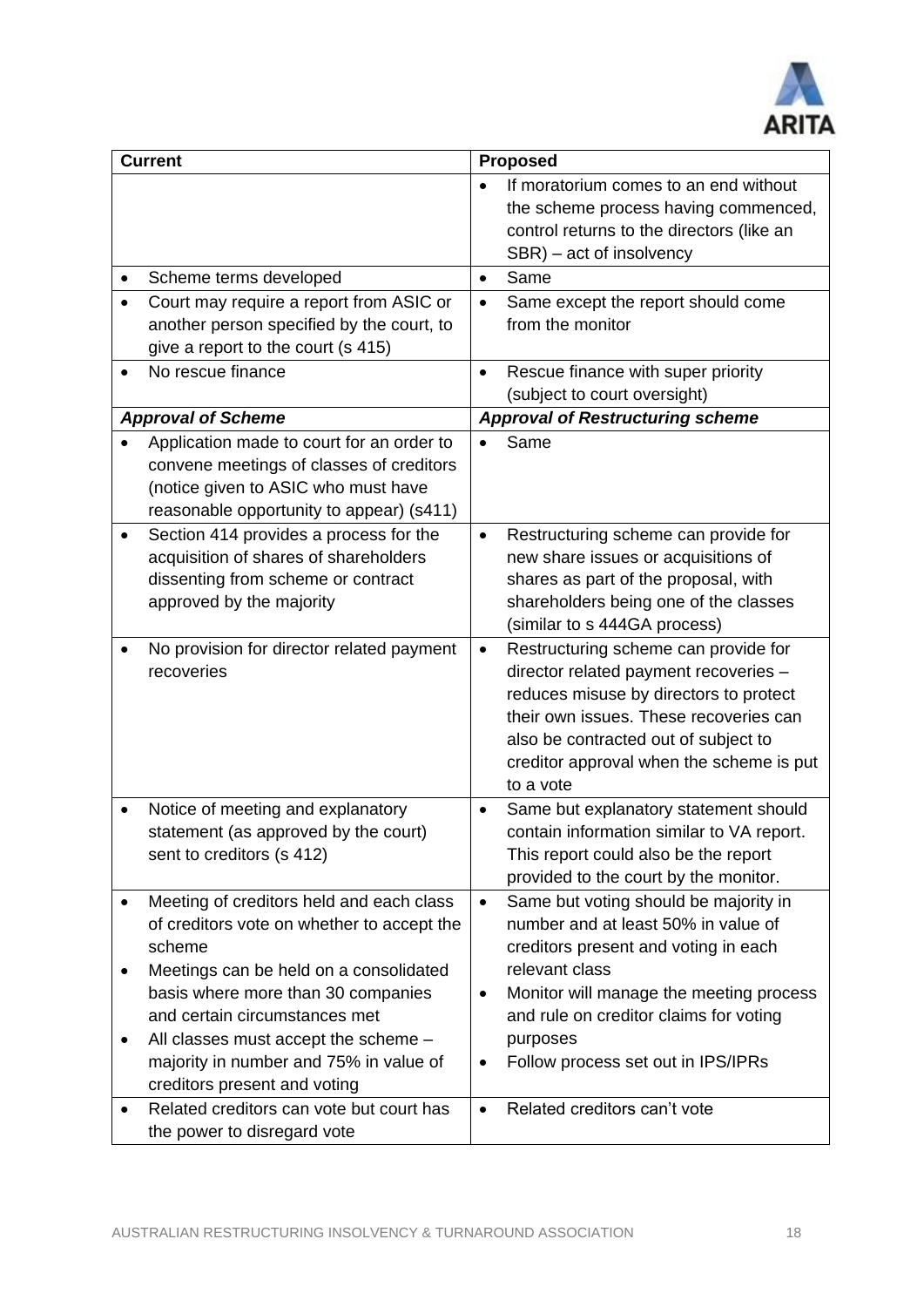

| <b>Current</b>                                                                                                           | <b>Proposed</b>                                                                                                                                                                                                                                                                                                                                                                                                                                                                                                |  |
|--------------------------------------------------------------------------------------------------------------------------|----------------------------------------------------------------------------------------------------------------------------------------------------------------------------------------------------------------------------------------------------------------------------------------------------------------------------------------------------------------------------------------------------------------------------------------------------------------------------------------------------------------|--|
| No cross class cram down (CCCD)                                                                                          | CCCD allowed to enable scheme to<br>become binding on dissenting classes -<br>has to be approved by the court                                                                                                                                                                                                                                                                                                                                                                                                  |  |
| Matter returns to court for final approval<br>of the scheme (ASIC must provide a<br>statement of no objection) (s411(4)) | Same<br>$\bullet$<br>Plus consideration and approval of<br>$\bullet$<br><b>CCCD</b><br>Plus approve any arrangement where<br>$\bullet$<br>employee entitlements of redundant<br>employees are treated differently, but no<br>worse off than liquidation as if it occurred<br>at the time of moratorium commencing<br>(employees then have access to FEG for<br>any outstanding entitlements)<br>ASIC notified and has the right to object,<br>٠<br>but there is no mandatory obligation on<br>ASIC to respond. |  |
| Scheme not binding on creditors until<br>court order lodged with ASIC (s 411(10))                                        | Restructuring scheme binding on<br>$\bullet$<br>creditors once approved by the court                                                                                                                                                                                                                                                                                                                                                                                                                           |  |
| <b>Scheme</b>                                                                                                            | <b>Restructuring scheme</b>                                                                                                                                                                                                                                                                                                                                                                                                                                                                                    |  |
| Scheme administrator must be a<br>registered liquidator unless court gives<br>leave (s 411(7))                           | Same                                                                                                                                                                                                                                                                                                                                                                                                                                                                                                           |  |
| Scheme implemented<br>Annual and end of administrations                                                                  | Same<br>$\bullet$<br>Scheme administrator responsible for<br>ensuring compliance with the terms of<br>the scheme and dealing with any non-<br>compliance<br>Non compliance - restructuring scheme<br>can be terminated by court application, or<br>by automatic termination clause in the<br>scheme<br>Termination of the restructuring scheme<br>$\bullet$<br>results in the return of the company to<br>directors (same as SBR)<br>Same but as now an external<br>$\bullet$                                  |  |
| returns (adopt receivership provisions) (s<br>411(9)                                                                     | administration, covered under IPS and<br><b>IPRs</b>                                                                                                                                                                                                                                                                                                                                                                                                                                                           |  |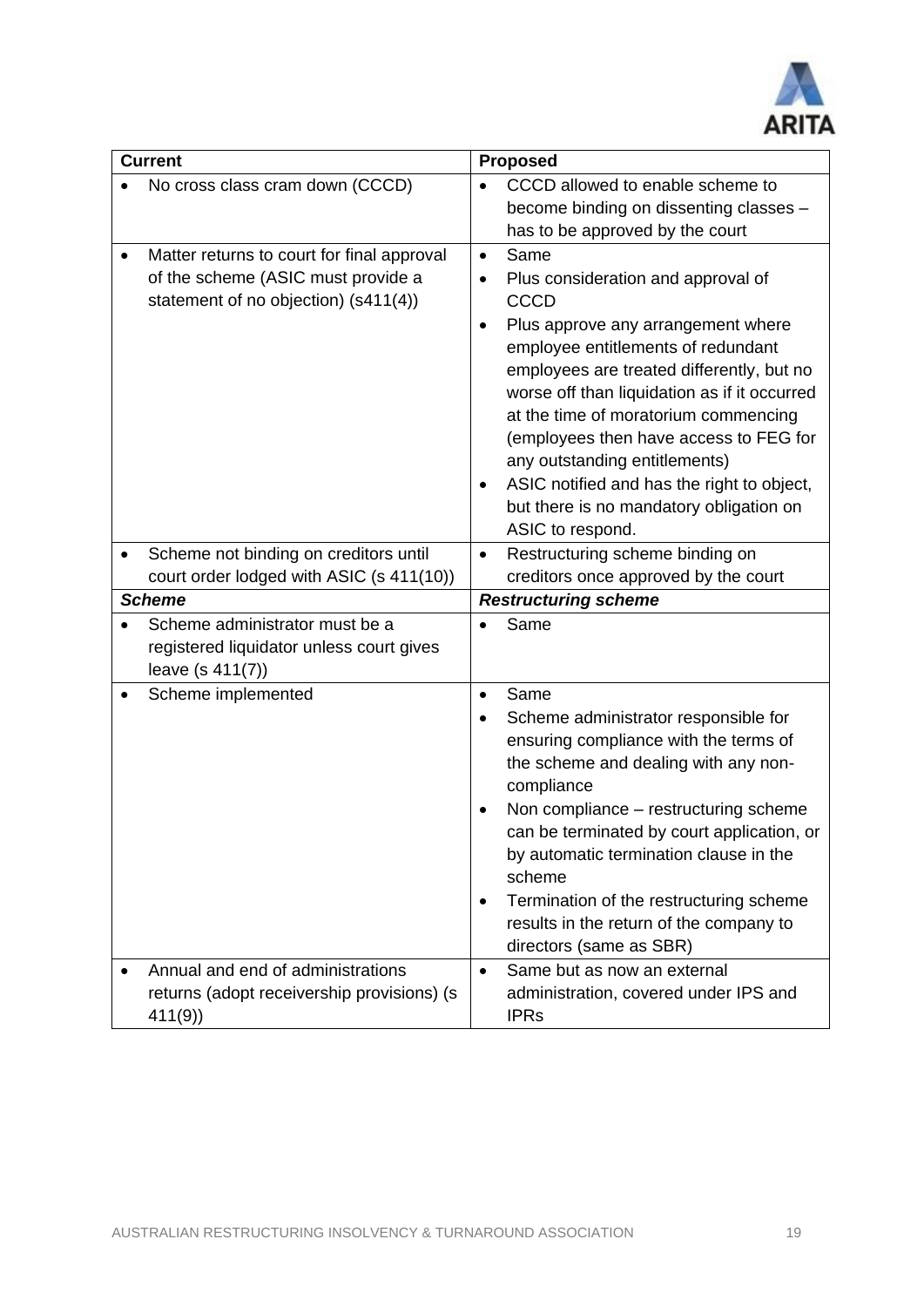

## Appendix C: Response to questions posed in the Consultation paper

<span id="page-19-0"></span>

| <b>Question from discussion</b><br>paper                                                                                                                                                                                                                                                                                                                                            | <b>ARITA Platform for</b><br>recovery                                                                                                                                                    | <b>PC Report</b>                                                                                                                                                                                                                                                                                                                                                                                           | <b>Other ARITA comments+</b>                                                                                                                                                                                                                                                                                                                                                                                                                                                                                                                                                                                                                                                                                                                      |
|-------------------------------------------------------------------------------------------------------------------------------------------------------------------------------------------------------------------------------------------------------------------------------------------------------------------------------------------------------------------------------------|------------------------------------------------------------------------------------------------------------------------------------------------------------------------------------------|------------------------------------------------------------------------------------------------------------------------------------------------------------------------------------------------------------------------------------------------------------------------------------------------------------------------------------------------------------------------------------------------------------|---------------------------------------------------------------------------------------------------------------------------------------------------------------------------------------------------------------------------------------------------------------------------------------------------------------------------------------------------------------------------------------------------------------------------------------------------------------------------------------------------------------------------------------------------------------------------------------------------------------------------------------------------------------------------------------------------------------------------------------------------|
| <b>Question 1: Should an</b><br>automatic moratorium apply<br>from the time that a Company<br>proposes a scheme of<br>arrangement? Should the<br>automatic moratorium apply<br>to debt incurred by the<br>Company in the automatic<br>moratorium period?                                                                                                                            | Specific provision for<br>application to the court for a<br>moratorium to apply while a<br>scheme is negotiated,<br>including a restriction on the<br>exercise of ipso facto<br>clauses. | The Corporations Act 2001<br>(Cth) (Act) should be amended<br>to create a moratorium on<br>creditor enforcement actions<br>during the formation of schemes<br>of arrangement. This should be<br>aligned with the approach used<br>in voluntary administration.                                                                                                                                             | Moratorium should apply specifically in relation to a<br>financially distressed entity and should be for an initial<br>20 business day period commencing on the<br>appointment of the monitor.<br>The issue will be responsibility for debts during the<br>moratorium with no appointed insolvency practitioner<br>with personal liability (there is a similar issue in the<br>context of a SBR). The UK's standalone moratorium<br>provides an effective solution in this regard - the<br>company must continue to pay pre-moratorium debts<br>without a payment holiday and moratorium debts during<br>the operation of the moratorium (see further detail in<br>Annexure 1). Our suggested approach is outlined in the<br>paper at Appendix A. |
| <b>Question 2: Would the</b><br>moratorium applied during<br>voluntary administration be a<br>suitable model on which to<br>base an automatic<br>moratorium applied during a<br>scheme of arrangement? Are<br>any adjustments to this<br>regime required to account for<br>the scheme context? Should<br>the Court be granted the<br>power to modify or vary the<br>automatic stay? |                                                                                                                                                                                          | The Act should be amended to<br>create a moratorium on creditor<br>enforcement actions during the<br>formation of schemes of<br>arrangement. This should be<br>aligned with the approach used<br>in voluntary administration.<br>Courts should also be given the<br>explicit power to lift all or part of<br>the moratorium in<br>circumstances where its<br>application would lead to unjust<br>outcomes. | Voluntary administration is a good starting point but the<br>UK's standalone moratorium provides an ideal structure<br>for dealing with the payment of debts that continue to<br>be incurred during the operation of a moratorium. This<br>is covered in more detail in the paper at Appendix A.<br>Retaining court control over extensions of the<br>moratorium ensures that the moratorium cannot be<br>used to perpetuate creditor abuses.                                                                                                                                                                                                                                                                                                     |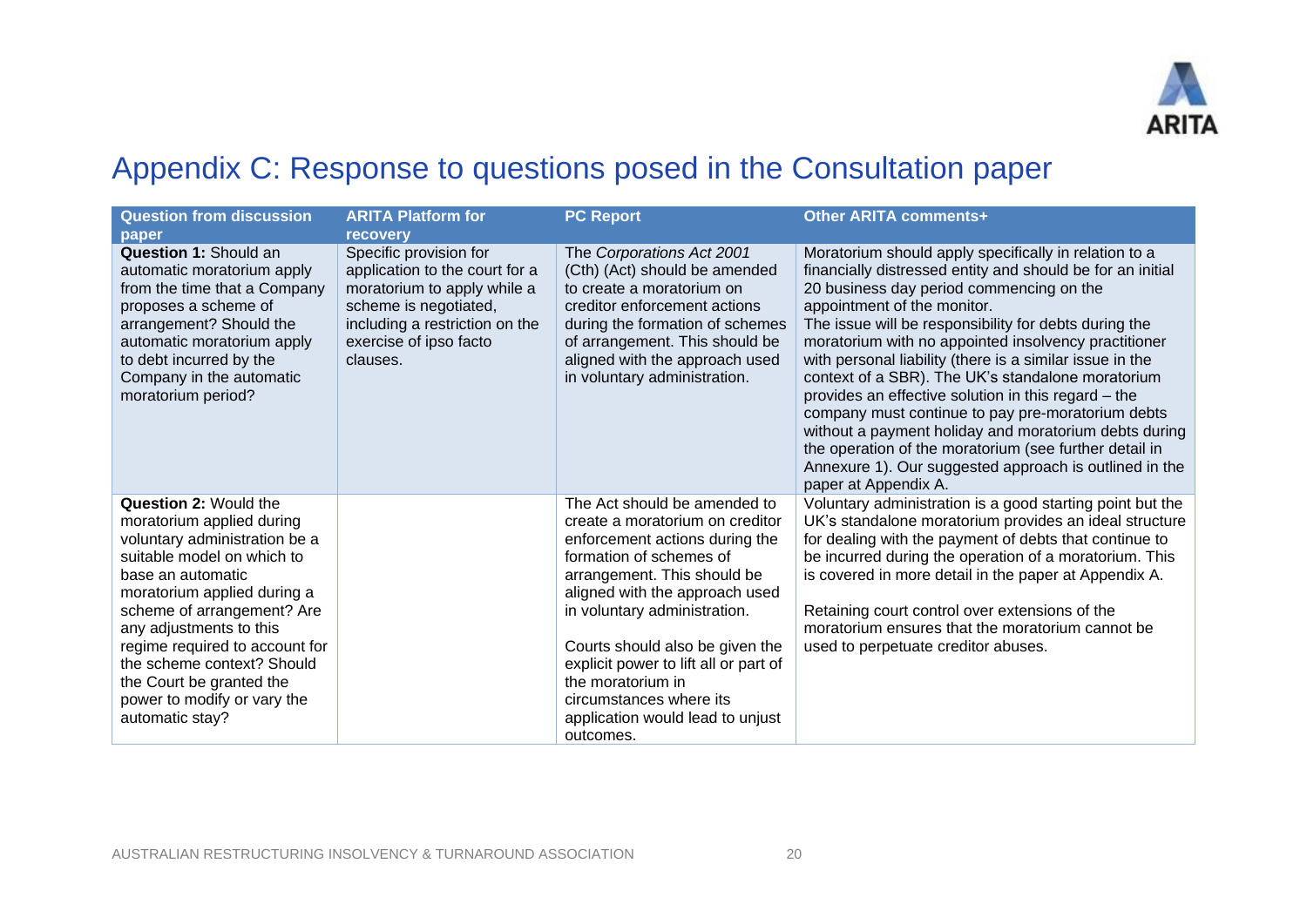

| <b>Question from discussion</b>                                                                                                                                                                                         | <b>ARITA Platform for</b> | <b>PC Report</b> | <b>Other ARITA comments+</b>                                                                                                                                                                                                                                                                                                                                                                                                                                                                                                                                                                                                                                                                                              |
|-------------------------------------------------------------------------------------------------------------------------------------------------------------------------------------------------------------------------|---------------------------|------------------|---------------------------------------------------------------------------------------------------------------------------------------------------------------------------------------------------------------------------------------------------------------------------------------------------------------------------------------------------------------------------------------------------------------------------------------------------------------------------------------------------------------------------------------------------------------------------------------------------------------------------------------------------------------------------------------------------------------------------|
| paper                                                                                                                                                                                                                   | <b>recovery</b>           |                  |                                                                                                                                                                                                                                                                                                                                                                                                                                                                                                                                                                                                                                                                                                                           |
| Question 3: When should the<br>automatic moratorium<br>commence and terminate?<br>Are complementary measures<br>(for example, further<br>requirements to notify<br>creditors) necessary to<br>support its commencement? |                           |                  | Moratorium should commence on the company's<br>appointment of a monitor. Directors need to resolve<br>that the company is insolvent or likely to become<br>insolvent.<br>The moratorium should terminate when the scheme<br>commences - i.e. when approved by the court unless<br>there is some provision which delays commencement.<br>But there should be a maximum period that the<br>moratorium can continue post-court approval to prevent<br>protracted delays that compromise creditors'<br>enforcement rights. If the Scheme is not accepted or<br>the monitor terminates the moratorium, then the<br>moratorium comes to an end.<br>Notice to creditors ought to be mandated in the same<br>way as during a SBR. |
| Question 4: How long should<br>the automatic moratorium<br>last? Should its continued<br>application be reviewed by<br>the Court at each hearing?                                                                       |                           |                  | The court should consider the continued operation of<br>the moratorium at each hearing. At the end of the initial<br>20 business day moratorium period, the company<br>would have to apply for an extension of the moratorium<br>if the matter is not otherwise due to be heard before the<br>court in connection with the first hearing to approve<br>creditor meetings.<br>Creditors should have the right to object to the<br>extension.                                                                                                                                                                                                                                                                               |
| <b>Question 5: Are additional</b><br>protections against liability for<br>insolvent trading required to<br>support any automatic<br>moratorium?                                                                         |                           |                  | There should be a safe harbour from insolvent trading<br>liability, as occurs during a SBR, once the moratorium<br>commences for both directors and the monitor.                                                                                                                                                                                                                                                                                                                                                                                                                                                                                                                                                          |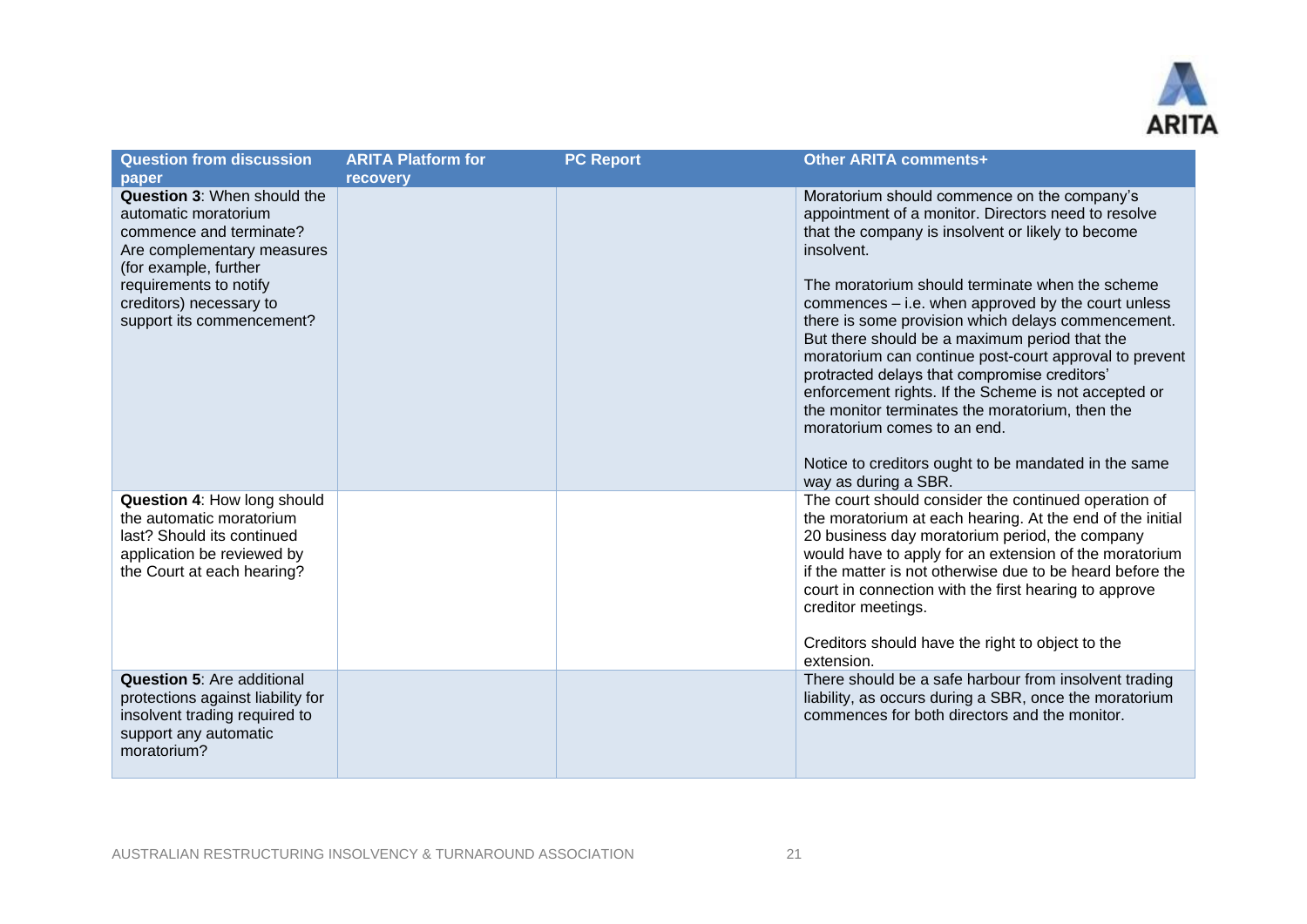

| <b>Question from discussion</b>                                                                                                                                                                                        | <b>ARITA Platform for</b>                                                                                                                                                                                                                                                                                           | <b>PC Report</b> | <b>Other ARITA comments+</b>                                                                                                                                                                                                                                                                                                                                                                                                                                                                                                                                                                                                                                                                                                                                                                                                                                                                               |
|------------------------------------------------------------------------------------------------------------------------------------------------------------------------------------------------------------------------|---------------------------------------------------------------------------------------------------------------------------------------------------------------------------------------------------------------------------------------------------------------------------------------------------------------------|------------------|------------------------------------------------------------------------------------------------------------------------------------------------------------------------------------------------------------------------------------------------------------------------------------------------------------------------------------------------------------------------------------------------------------------------------------------------------------------------------------------------------------------------------------------------------------------------------------------------------------------------------------------------------------------------------------------------------------------------------------------------------------------------------------------------------------------------------------------------------------------------------------------------------------|
| paper                                                                                                                                                                                                                  | <b>recovery</b>                                                                                                                                                                                                                                                                                                     |                  |                                                                                                                                                                                                                                                                                                                                                                                                                                                                                                                                                                                                                                                                                                                                                                                                                                                                                                            |
| Question 6: What, if any,<br>additional safeguards should<br>be introduced to protect<br>creditors who extend credit to<br>the Company during the<br>automatic moratorium period?                                      | Ability to recover director-<br>related antecedent<br>transactions in schemes (and<br>deeds of company<br>arrangement (DOCAs)) to<br>reduce their misuse by<br>directors.<br>Directors to have the ability<br>to contract out of this liability<br>with the relevant<br>administrator in both<br>schemes and DOCAs. |                  | Requirement to pay in the ordinary course (discussed<br>above) and priority payment in any subsequent<br>liquidation if a restructuring arrangement does not<br>proceed.<br>We also recommend that the scheme administrator has<br>the ability to recover related party transactions but<br>there ought to be an ability to contract out of that in the<br>scheme document if there is creditor or court consent.<br>There are various creditor protection mechanisms that<br>operate during the UK standalone moratorium, as<br>discussed in further detail in the paper at Appendix A.                                                                                                                                                                                                                                                                                                                   |
| <b>Question 7: Should the</b><br>insolvency practitioners<br>assisting the Company with<br>the scheme of arrangement<br>be permitted to act as the<br>Voluntary Administrators of<br>the Company on scheme<br>failure? |                                                                                                                                                                                                                                                                                                                     |                  | ARITA does not support this proposal, unless the court<br>specifically consents to the appointment. This is on the<br>basis that:<br>A scheme is akin to a SBR in that the scheme<br>administrator is assisting the directors of the<br>company rather than acting independently for the<br>creditors (as occurs during voluntary<br>administration).<br>Any subsequent external administration will be a<br>unique appointment as there is no automatic<br>transition to liquidation as occurs when a period of<br>voluntary administration or DOCA.<br>A liquidator will have to consider actions taken<br>during the moratorium and restructuring<br>arrangement, including the actions taken by the<br>restructuring administrator in assisting and advising<br>the directors. If the liquidator had been the<br>restructuring administrator then the liquidator would<br>be reviewing their own work. |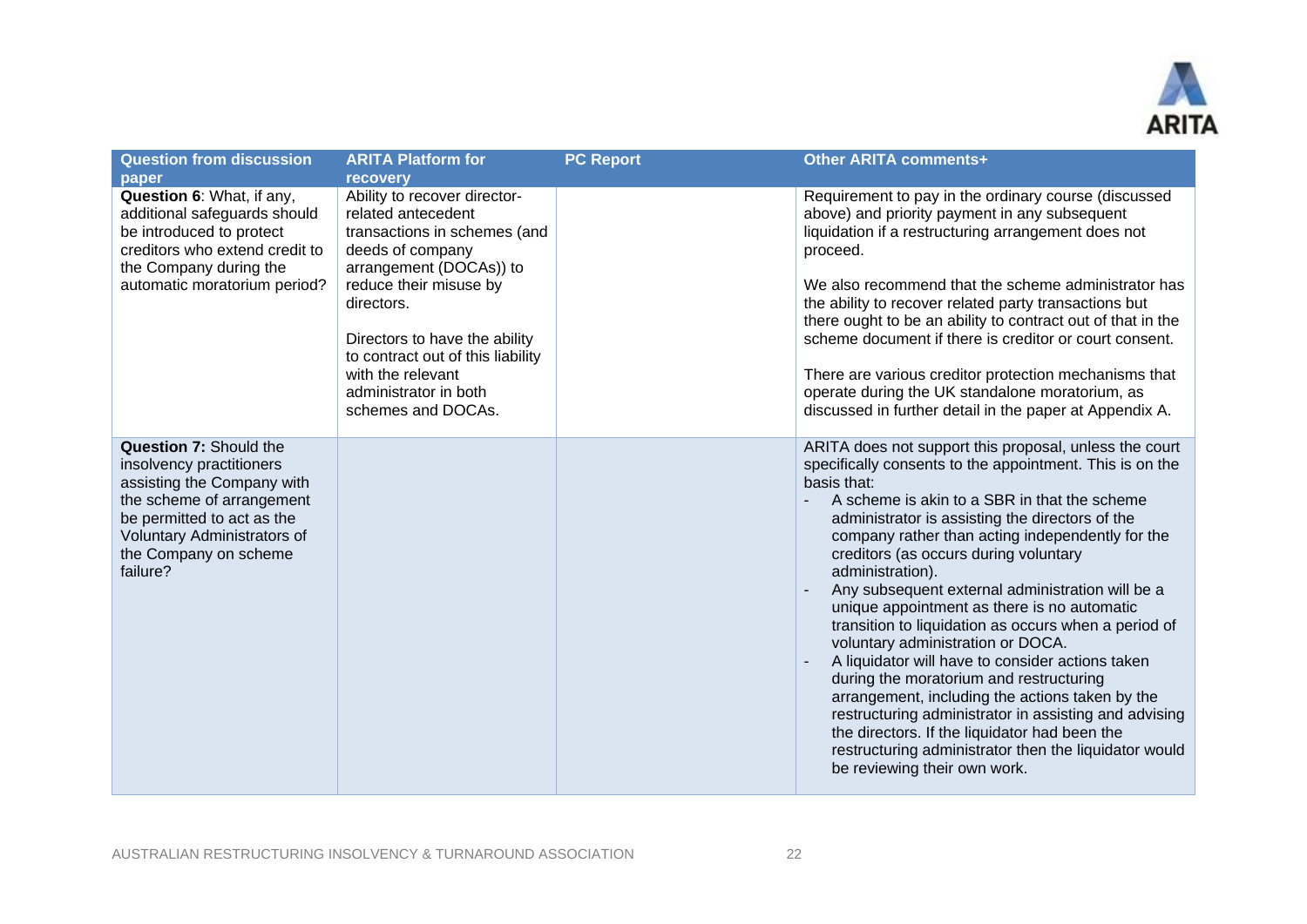

| <b>Question from discussion</b>                                                                                                                          | <b>ARITA Platform for</b>                                                                                                                                                                                                                                    | <b>PC Report</b> | Other ARITA comments+                                                                                                                                                                                                                                                                                                                                                                                                                                          |
|----------------------------------------------------------------------------------------------------------------------------------------------------------|--------------------------------------------------------------------------------------------------------------------------------------------------------------------------------------------------------------------------------------------------------------|------------------|----------------------------------------------------------------------------------------------------------------------------------------------------------------------------------------------------------------------------------------------------------------------------------------------------------------------------------------------------------------------------------------------------------------------------------------------------------------|
| paper<br>Question 8: Is the current<br>threshold for creditor approval<br>of a scheme appropriate? If<br>not, what would be an<br>appropriate threshold? | <b>recovery</b><br>Removal of related party<br>voting in a scheme of<br>arrangement (and voluntary<br>administration/DOCAs) and<br>reduction of voting<br>requirements to majority<br>threshold in line with those in<br>a voluntary<br>administration/DOCA. |                  | Consider majority approval in number and value by<br>each creditor (and, if relevant, shareholder) class,<br>aligning the scheme process with the voluntary<br>administration/DOCA approval thresholds.<br>However, a cross class cram down ought to be made<br>available to bind dissenting classes with court approval,<br>as occurs under the comparative UK and Singapore<br>processes. This is discussed in further detail in the<br>paper at Appendix A. |
| <b>Question 9: Should rescue,</b><br>or 'debtor-in-possession'<br>(DIP), finance be considered<br>in the Australian creditors'<br>scheme context?        | Statutory provision should be<br>made for DIP financing<br>during the operation of a<br>scheme (or a period of<br>voluntary administration/a<br>DOCA).                                                                                                       |                  | ARITA supports this proposal. This is considered in<br>further detail in the paper at Appendix A.                                                                                                                                                                                                                                                                                                                                                              |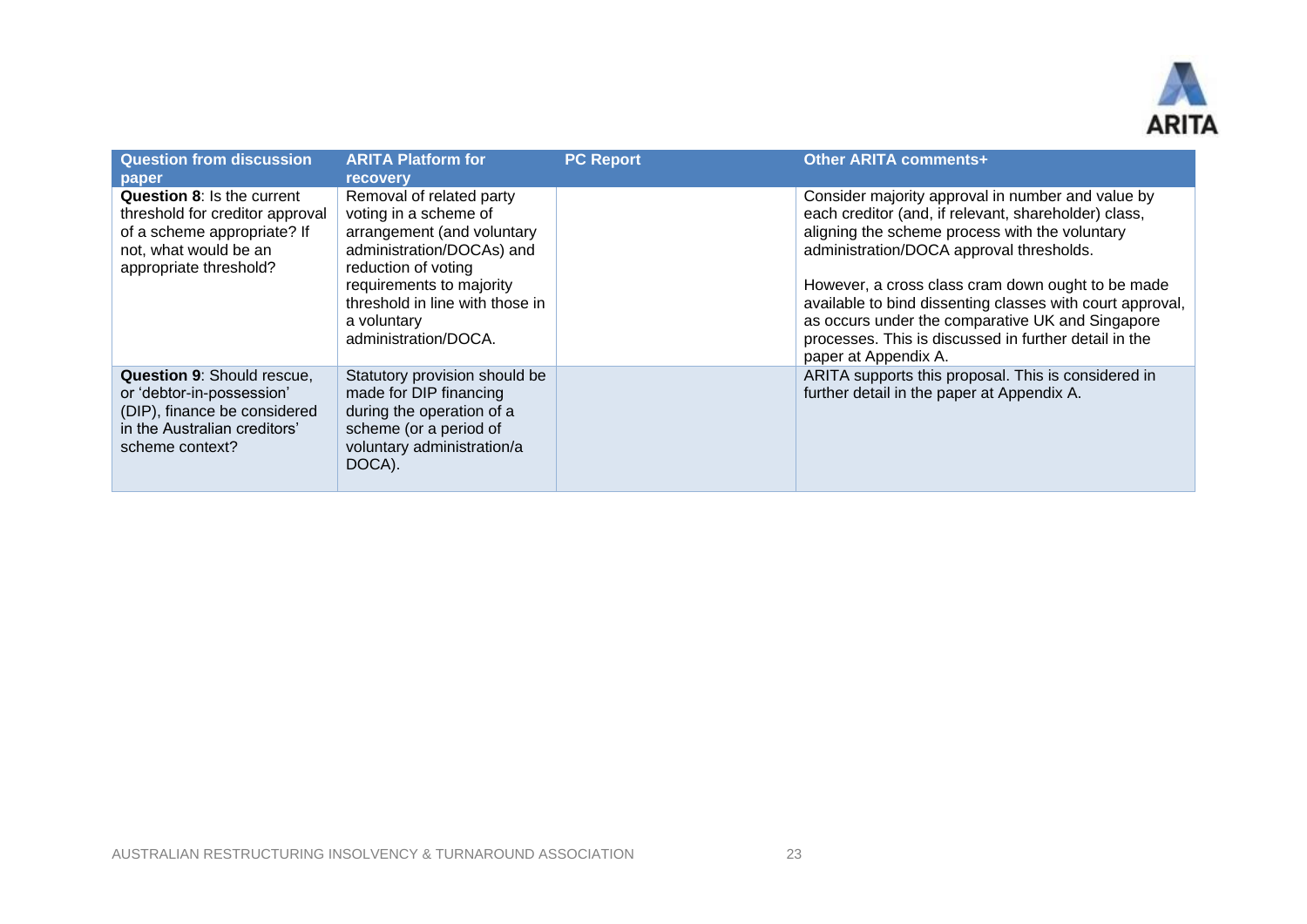

| <b>Question from discussion</b><br>paper                                                           | <b>ARITA Platform for</b><br><b>recovery</b>                                                                                                                                                                                                                                                                                                                                                                                                                                           | <b>PC Report</b>                                                                                                            | <b>Other ARITA comments+</b>                                                                               |
|----------------------------------------------------------------------------------------------------|----------------------------------------------------------------------------------------------------------------------------------------------------------------------------------------------------------------------------------------------------------------------------------------------------------------------------------------------------------------------------------------------------------------------------------------------------------------------------------------|-----------------------------------------------------------------------------------------------------------------------------|------------------------------------------------------------------------------------------------------------|
| <b>Question 10: What other</b><br>issues should be considered<br>to improve creditors'<br>schemes? | Voting using purchased<br>debts to be limited to the<br>value of consideration paid,<br>consistent with the current<br>requirements in the<br>Bankruptcy Act 1966 (Cth).<br>Consideration should be<br>given to the implementation<br>of a 'Schemes Panel' to<br>replace the court's oversight<br>of schemes of arrangement.<br>It is envisaged that this Panel<br>would operate in a similar<br>manner to the Takeovers<br>Panel and be a government-<br>regulated peer review panel. | The Commission considers that<br>the introduction of a specialist<br>reconstruction panel is not<br>warranted at this time. | Restriction on related party voting and the adoption of a<br>cross class cram down (see Question 8 above). |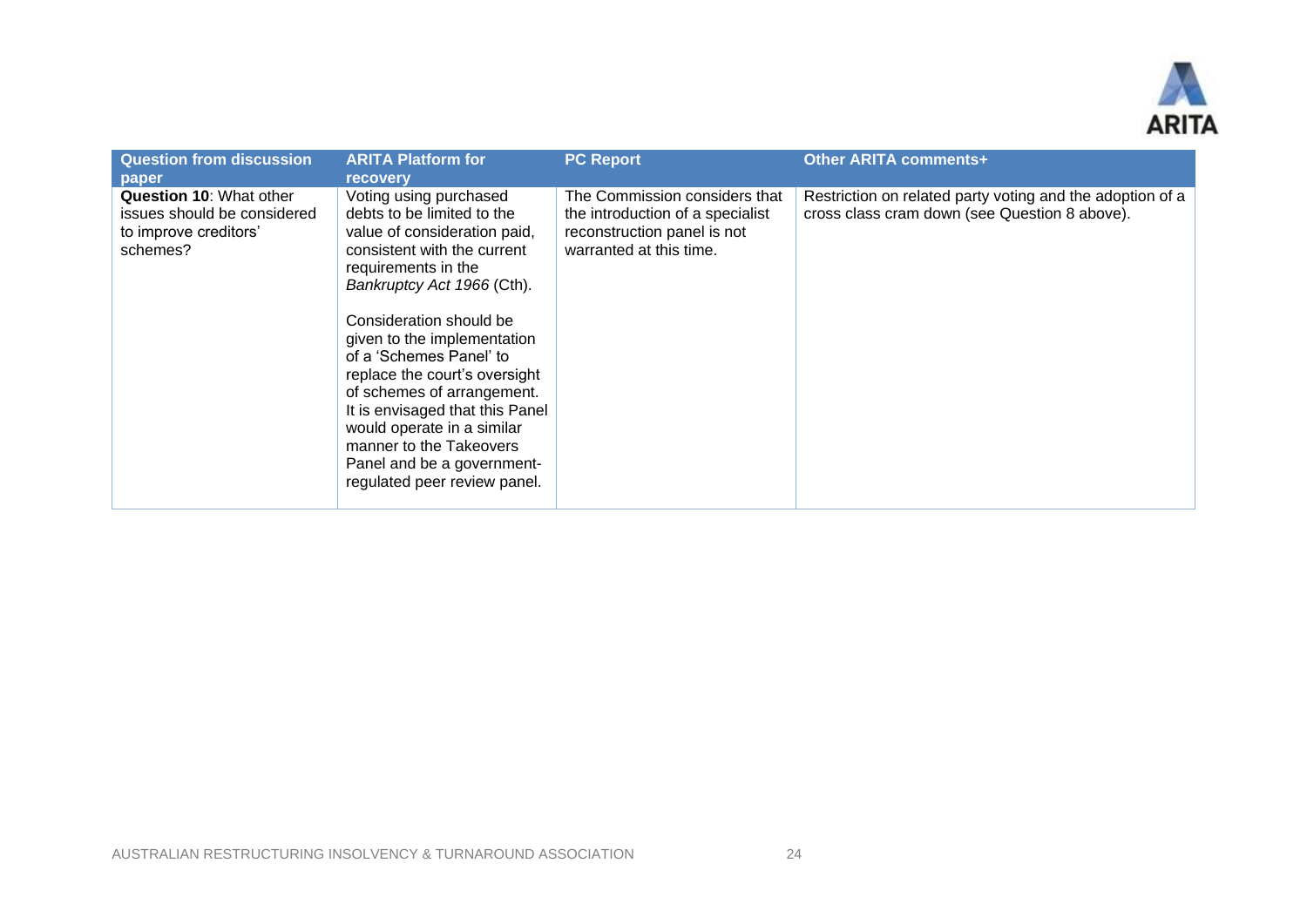

| <b>Question from discussion</b>                                                                                                                                                                                                  | <b>ARITA Platform for</b> | <b>PC Report</b> | Other ARITA comments+                                                                                                                                                                                                                                                                                                                                                                                                                                                                                                                                                               |
|----------------------------------------------------------------------------------------------------------------------------------------------------------------------------------------------------------------------------------|---------------------------|------------------|-------------------------------------------------------------------------------------------------------------------------------------------------------------------------------------------------------------------------------------------------------------------------------------------------------------------------------------------------------------------------------------------------------------------------------------------------------------------------------------------------------------------------------------------------------------------------------------|
| paper                                                                                                                                                                                                                            | <b>recovery</b>           |                  |                                                                                                                                                                                                                                                                                                                                                                                                                                                                                                                                                                                     |
| <b>Question 11:</b> Are there any<br>other potential impacts that<br>should be considered, for<br>example on particular parties<br>or programs? If so, are<br>additional safeguards<br>required in response to those<br>impacts? |                           |                  | <b>Cross Border</b><br>The Virgin Atlantic restructuring plan (executed under<br>the new UK restructuring plan - see further details on<br>the nature of this process in Annexure 1) was<br>recognised in the US as a foreign main proceeding. It is<br>envisaged that an Australian restructuring arrangement<br>would similarly be readily recognised as a foreign main<br>(or at least a foreign non-main) proceeding under the<br>UNCITRAL Model Law on Cross Border Insolvency<br>depending on the location of the company's centre of<br>main interests and/or establishment. |
|                                                                                                                                                                                                                                  |                           |                  | <b>FEG</b><br>Note employees have to be paid for wages during the<br>moratorium (if the UK model is followed). There will be<br>an issue with redundancy. The Paper at Appendix A<br>contains a discussion of how employee entitlements<br>should be dealt with to protect employees, while<br>allowing for a cross class cram down and protecting the<br>integrity of the safety net scheme.                                                                                                                                                                                       |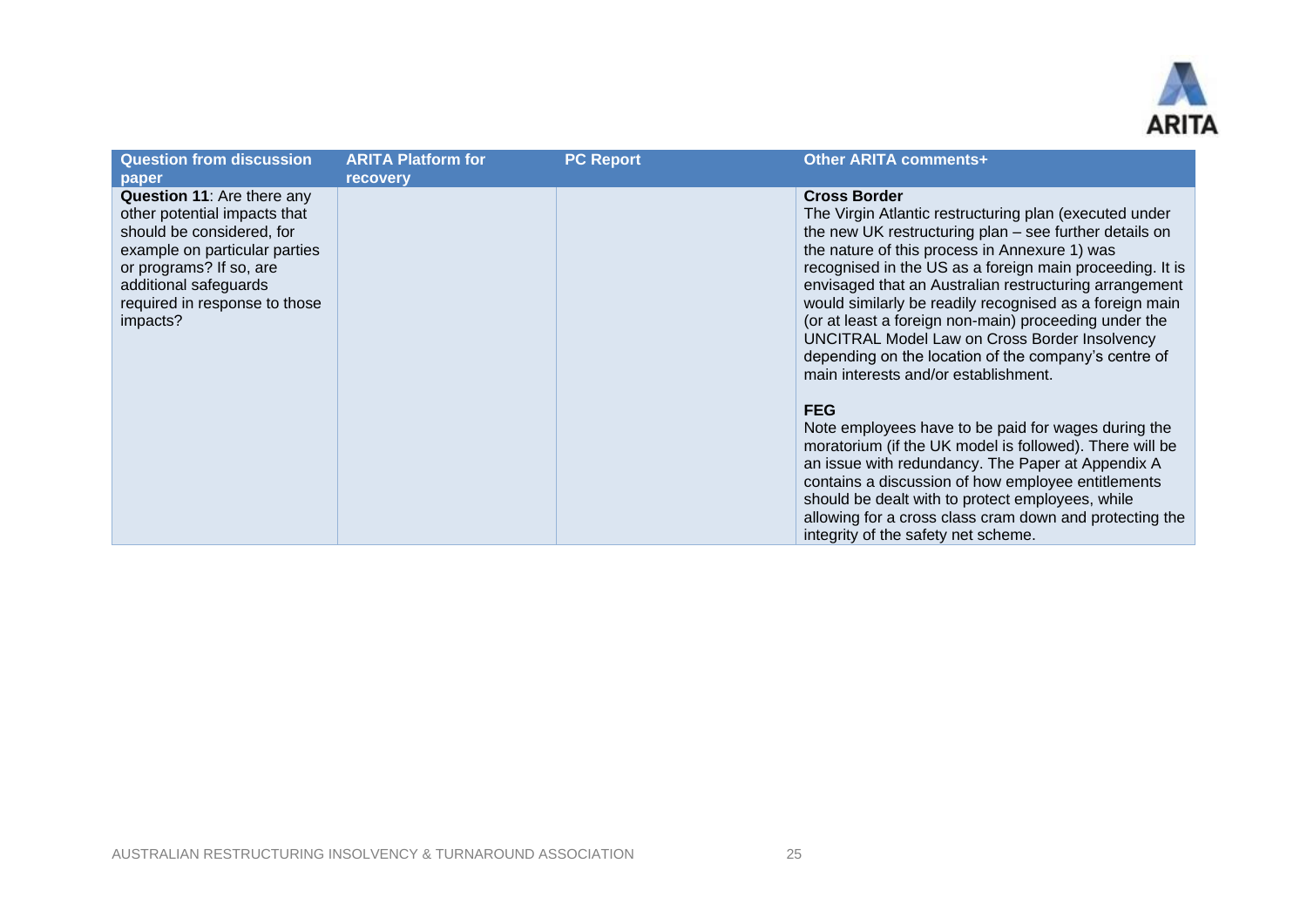

## Annexure 1 – Restructuring Mechanisms – Overview

|                        | <b>Chapter 11</b><br>(US)                                                                                                                      | <b>Scheme of</b><br><b>Arrangement</b><br>(Singapore)                                                                                                                                                                                                                                                                                                                                                                                                                                                                                                                           | Part A1<br><b>Moratorium</b><br>(UK)                                                                                                                                                                                                                                                                                                                                                                                                                                                                                                                                                                              | <b>Scheme of</b><br><b>Arrangement</b><br>(UK)                                                                                                                 | <b>Restructuring</b><br><b>Plan</b><br>(UK)                                                                                                                                                                                                                                                                                                                                                                                                                                                                                                                                                                            | <b>Scheme of</b><br><b>Arrangement</b><br>(Aus)                                                                                                               | <b>Voluntary</b><br><b>Administration/</b><br><b>DOCA (Aus)</b>                                                                                                              | <b>ARITA Position/</b><br><b>Recommendation</b>                                                                                                                                                                                                                                                                                                                                                                                                                                                                                                                                                   |
|------------------------|------------------------------------------------------------------------------------------------------------------------------------------------|---------------------------------------------------------------------------------------------------------------------------------------------------------------------------------------------------------------------------------------------------------------------------------------------------------------------------------------------------------------------------------------------------------------------------------------------------------------------------------------------------------------------------------------------------------------------------------|-------------------------------------------------------------------------------------------------------------------------------------------------------------------------------------------------------------------------------------------------------------------------------------------------------------------------------------------------------------------------------------------------------------------------------------------------------------------------------------------------------------------------------------------------------------------------------------------------------------------|----------------------------------------------------------------------------------------------------------------------------------------------------------------|------------------------------------------------------------------------------------------------------------------------------------------------------------------------------------------------------------------------------------------------------------------------------------------------------------------------------------------------------------------------------------------------------------------------------------------------------------------------------------------------------------------------------------------------------------------------------------------------------------------------|---------------------------------------------------------------------------------------------------------------------------------------------------------------|------------------------------------------------------------------------------------------------------------------------------------------------------------------------------|---------------------------------------------------------------------------------------------------------------------------------------------------------------------------------------------------------------------------------------------------------------------------------------------------------------------------------------------------------------------------------------------------------------------------------------------------------------------------------------------------------------------------------------------------------------------------------------------------|
| <b>Main objectives</b> | A reorganisation<br>plan proposed by a<br>debtor to keep its<br>business alive and<br>pay creditors over<br>time – the 'classic'<br>DIP model. | Intended to be a<br>'best of both<br>worlds' hybrid<br>between a UK<br>scheme of<br>arrangement and<br>the US Chapter 11<br>process,<br>substantial<br>amendments were<br>made to Singapore<br>schemes of<br>arrangement in<br>2017.<br>Under the new<br>scheme of<br>arrangement<br>process, it is now<br>possible for a<br>debtor company to<br>enter into an<br>agreement with its<br>creditors to<br>restructure rights<br>and liabilities $-$<br>with the added<br>benefit of a pre-<br>scheme<br>enforcement<br>moratorium as well<br>as a cross-class<br>cram down which | This is a stand-<br>alone process -<br>unlike Singapore<br>schemes of<br>arrangement, it is<br>not 'built into' a<br>scheme of<br>arrangement or a<br>restructuring plan<br>but stands outside<br>both processes<br>and can be used<br>by a debtor<br>company to seek<br>to negotiate either<br>of those outcomes<br>or an informal<br>workout or as a<br>precursor to some<br>other formal<br>insolvency process<br>(e.g. a creditors'<br>voluntary<br>arrangement).<br>Operates to<br>prevent the<br>enforcement of<br>unsecured and<br>secured debts.<br>Can only be<br>resorted to by<br>'eligible' insolvent | Binding, court-<br>approved<br>agreement which<br>allows<br>reorganisation of<br>the rights and<br>liabilities of<br>members and<br>creditors of a<br>company. | Introduced in June<br>2020 as a more<br>flexible form of<br>scheme of<br>$arrangement -$<br>dubbed 'the super<br>scheme'.<br>Unlike an ordinary<br>scheme, can only<br>be resorted to by a<br>company which<br>has 'encountered<br>or is likely to<br>encounter financial<br>difficulties that are<br>affecting, or will or<br>may affect, its<br>ability to carry on<br>business as a<br>going concern'.<br>Incorporates a<br>cross-class cram<br>down so that court<br>can order a<br>restructuring plan<br>to become binding<br>on dissenting<br>classes of creditors<br>(subject to<br>appropriate<br>safeguards). | Binding, court-<br>approved<br>agreement that<br>allows<br>reorganisation of<br>the rights and<br>liabilities of<br>members and<br>creditors of a<br>company. | Provides a<br>mechanism to<br>maximise the<br>prospect of a<br>business<br>continuing in<br>existence or at the<br>very least,<br>providing a better<br>return to creditors. | The new<br>Singapore and UK<br>processes reflect a<br>strong public policy<br>intention to provide<br>enhanced flexibility<br>which maximises<br>the prospect of a<br>viable company<br>being able to<br>restructure its<br>affairs, with the<br>benefit of<br>enforcement<br>moratoria and<br>more flexible<br>creditor voting<br>arrangements,<br>while also still<br>providing for<br>important creditor<br>protections.<br>This is desirable in<br>Australia also -<br>albeit in this<br>country, there has<br>long been<br>resistance to and<br>mistrust in DIP<br>models and a<br>'creditor |

<span id="page-25-0"></span>AUSTRALIAN RESTRUCTURING INSOLVENCY & TURNAROUND ASSOCIATION 26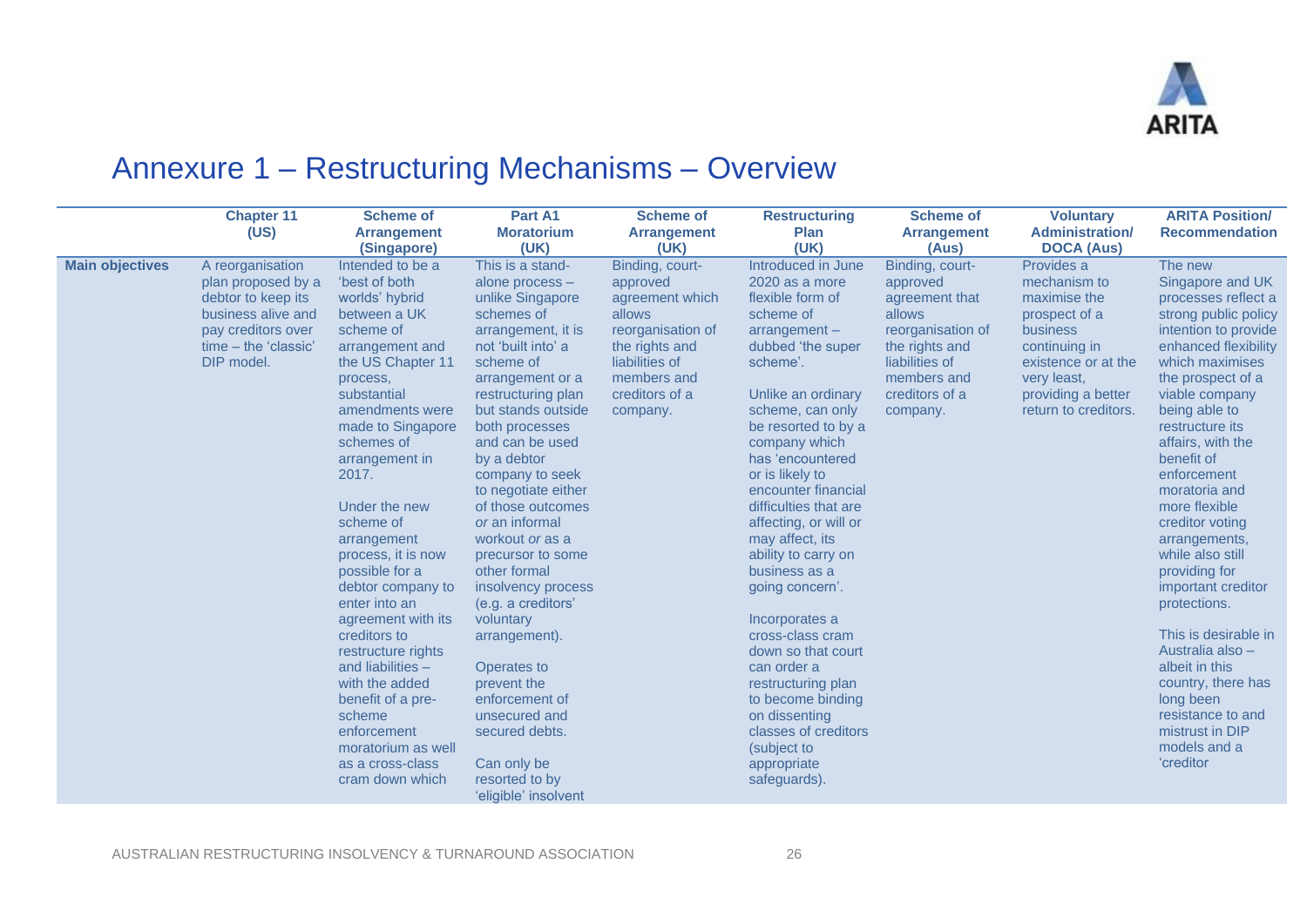

|                           | <b>Chapter 11</b><br>(US)                        | <b>Scheme of</b><br><b>Arrangement</b><br>(Singapore)                                                        | Part A1<br><b>Moratorium</b><br>(UK)                                                                                                                                                                                                                                                                                                                                                                                                                                                                              | <b>Scheme of</b><br><b>Arrangement</b><br>(UK)                                                                                                                                               | <b>Restructuring</b><br><b>Plan</b><br>(UK)                                                                                                                                                  | <b>Scheme of</b><br><b>Arrangement</b><br>(Aus) | <b>Voluntary</b><br><b>Administration/</b><br><b>DOCA (Aus)</b> | <b>ARITA Position/</b><br><b>Recommendation</b>                                                                                                                                                                                                                                                                                                                                              |
|---------------------------|--------------------------------------------------|--------------------------------------------------------------------------------------------------------------|-------------------------------------------------------------------------------------------------------------------------------------------------------------------------------------------------------------------------------------------------------------------------------------------------------------------------------------------------------------------------------------------------------------------------------------------------------------------------------------------------------------------|----------------------------------------------------------------------------------------------------------------------------------------------------------------------------------------------|----------------------------------------------------------------------------------------------------------------------------------------------------------------------------------------------|-------------------------------------------------|-----------------------------------------------------------------|----------------------------------------------------------------------------------------------------------------------------------------------------------------------------------------------------------------------------------------------------------------------------------------------------------------------------------------------------------------------------------------------|
|                           |                                                  | applies to creditor<br>voting.                                                                               | entities (there is a<br>broad list of<br>excluded<br>companies $-$ e.g.<br>banks, insurance<br>companies and<br>electronic money<br>institutions).<br>Strict eligibility<br>$requirements -$<br>directors must<br>state that the<br>company is, or is<br>likely to become,<br>unable to pay its<br>debts and an<br>independent<br>monitor (appointed<br>to oversee the<br>process) must be<br>of the view that the<br>moratorium is likely<br>to result in the<br>rescue of the<br>company as a<br>going concern. |                                                                                                                                                                                              |                                                                                                                                                                                              |                                                 |                                                                 | enforcement'<br>culture.<br>Should be<br>introduced as an<br>insolvency-specific<br>scheme, with a<br>similar<br>commencement<br>criterion to a UK<br>restructuring plan,<br>but with a pre-<br>scheme<br>moratorium<br>incorporated as<br>part of this new<br>type of scheme (as<br>is the case in<br>Singapore but<br>distinct from the<br>standalone Part A1<br>moratorium in the<br>UK). |
| <b>Director liability</b> | No exposure to<br>insolvent trading<br>offences. | <b>Potential liability</b><br>for wrongful trading<br>for debts incurred<br>while a scheme is<br>negotiated. | No wrongful<br>trading liability<br>provided the<br>company pays<br>permitted<br>moratorium period<br>debts (i.e. pre-<br>moratorium debts<br>for which there is a<br>payment holiday                                                                                                                                                                                                                                                                                                                             | <b>Potential liability</b><br>for wrongful trading<br>for debts incurred<br>while scheme is<br>negotiated-<br>unless a Part A1<br>moratorium is in<br>place and<br>company pays<br>permitted | <b>Potential liability</b><br>for wrongful trading<br>for debts incurred<br>while scheme is<br>negotiated-<br>unless a Part A1<br>moratorium is in<br>place and<br>company pays<br>permitted | Offences for<br>trading while<br>insolvent.     | Offences for<br>trading while<br>insolvent.                     | Early intervention<br>would increase the<br>likelihood of return<br>to creditors -<br>consider a<br>moratorium as part<br>of a new<br>'restructuring<br>arrangement' in<br>Australia but with a<br>safe harbour from                                                                                                                                                                         |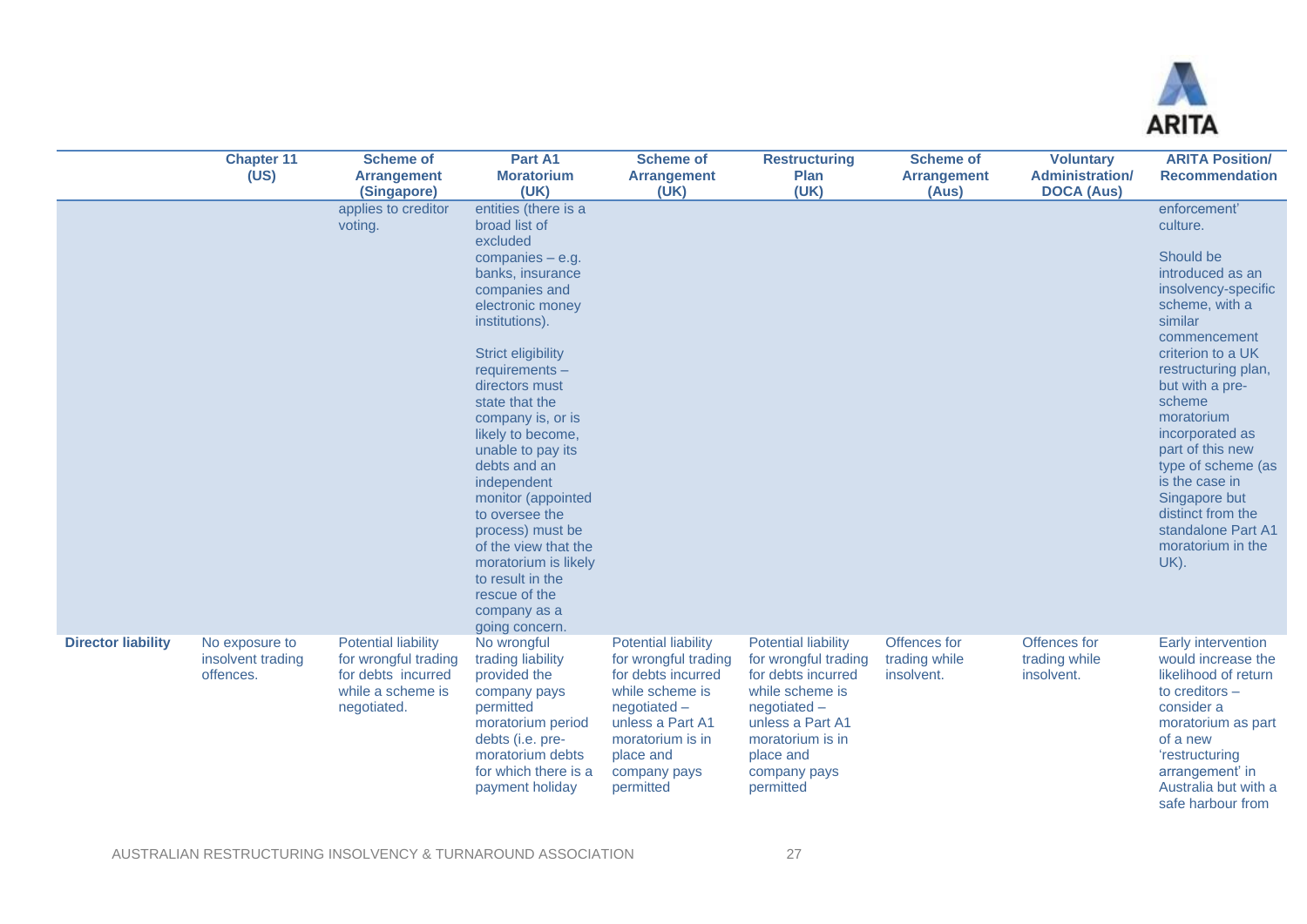

|                                                 | <b>Chapter 11</b><br>(US)                              | <b>Scheme of</b><br><b>Arrangement</b><br>(Singapore) | Part A1<br><b>Moratorium</b><br>(UK)                             | <b>Scheme of</b><br><b>Arrangement</b><br>(UK)                                   | <b>Restructuring</b><br><b>Plan</b><br>(UK)                                    | <b>Scheme of</b><br><b>Arrangement</b><br>(Aus)                                      | <b>Voluntary</b><br><b>Administration/</b><br><b>DOCA (Aus)</b> | <b>ARITA Position/</b><br><b>Recommendation</b>                                                                                                                                                                                                                                                            |
|-------------------------------------------------|--------------------------------------------------------|-------------------------------------------------------|------------------------------------------------------------------|----------------------------------------------------------------------------------|--------------------------------------------------------------------------------|--------------------------------------------------------------------------------------|-----------------------------------------------------------------|------------------------------------------------------------------------------------------------------------------------------------------------------------------------------------------------------------------------------------------------------------------------------------------------------------|
|                                                 |                                                        |                                                       | and moratorium<br>debts). $2$                                    | moratorium period<br>debts.                                                      | moratorium period<br>debts.                                                    |                                                                                      |                                                                 | insolvent trading<br>liability if certain<br>permitted debts<br>are paid.                                                                                                                                                                                                                                  |
|                                                 |                                                        |                                                       |                                                                  |                                                                                  |                                                                                |                                                                                      |                                                                 | This is a hybrid of<br>the Singapore<br>model (insofar as<br>the moratorium is<br>part of the scheme<br>of arrangement<br>process, not a<br>standalone<br>process in itself)<br>and the UK model<br>(itemising specific<br>debts that the<br>company must<br>continue to pay<br>during the<br>moratorium). |
| Who is<br>appointed/<br>oversees the<br>process | DIP model -<br>overseen by<br><b>Bankruptcy Court.</b> | DIP model -<br>overseen by the<br>courts.             | Operates under<br>the oversight of an<br>independent<br>monitor. | No oversight role<br>under the scheme<br>itself (as distinct<br>from any Part A1 | No oversight role<br>under the plan<br>itself (as distinct<br>from any Part A1 | Optional to appoint<br>a scheme<br>administrator but<br>this is rare in<br>practice. | Registered<br>liquidator - known<br>as voluntary                | Insolvency scheme<br>and pre-scheme<br>moratorium should<br>and necessitate<br>the appointment of                                                                                                                                                                                                          |

<sup>&</sup>lt;sup>2</sup> Debts are divided into pre-moratorium debts for which the company has a payment holiday, pre-moratorium debts for which the company does not have a payment holiday and moratorium debts. The company must continue to pay pre-moratorium debts without a payment holiday and moratorium debts during the operation of the moratorium, but is restricted in paying pre-moratorium debts with a payment holiday (this requires consent of the court or the monitor). Pre-moratorium debts without a payment holiday are those which have fallen due before the moratorium or which fall due during the moratorium and which are amounts payable in relation to the monitor's remuneration and expenses, goods and services supplied during the moratorium, wages or salary arising under a contract of employment, redundancy payments, rent for a period during the moratorium and debts arising under a loan agreement or some other financial services arrangement. Other pre-moratorium debts are those with a payment holiday. A moratorium debt is a new debt arising during the moratorium or one occurring due to an obligation incurred during the moratorium.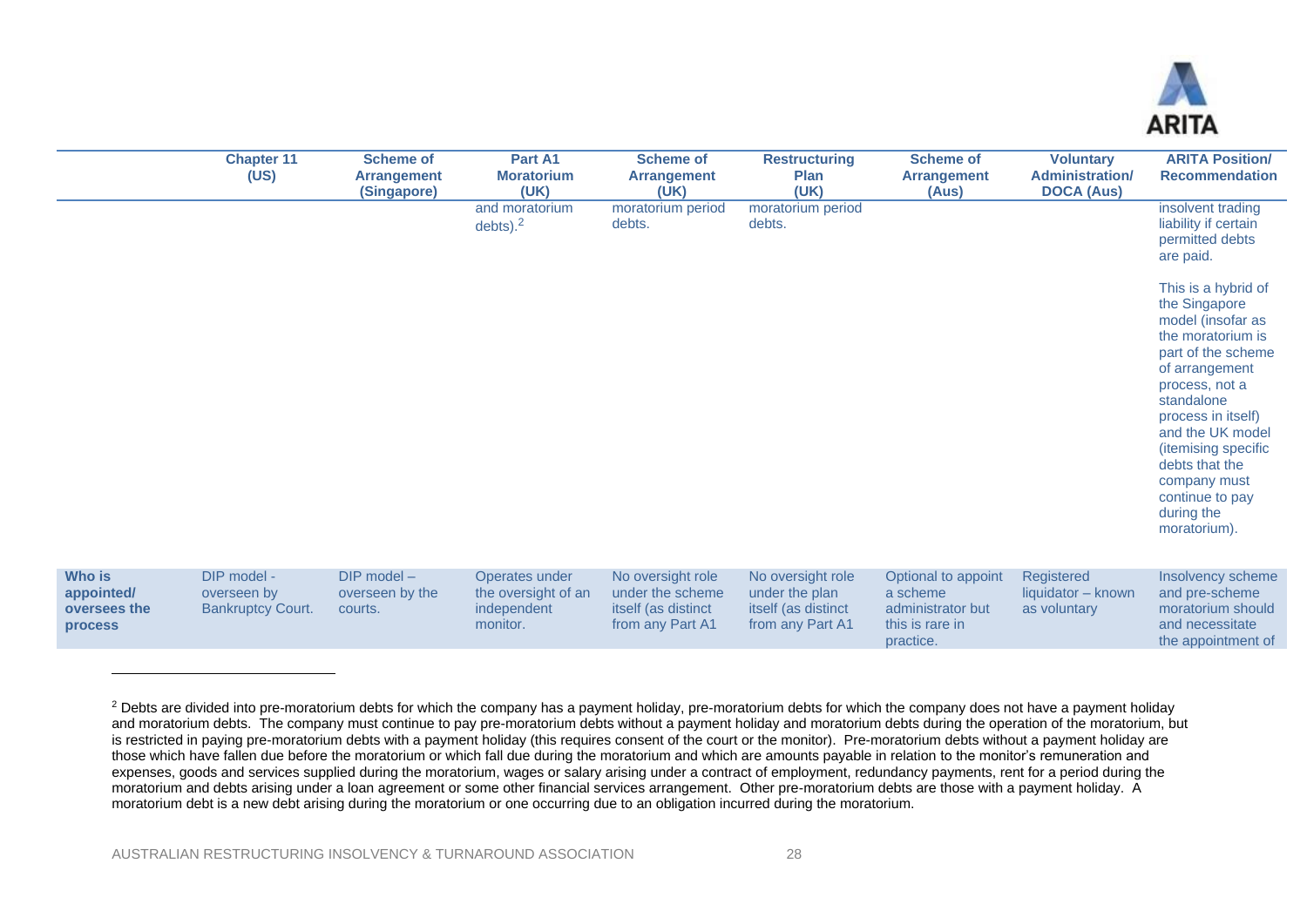

|                               | <b>Chapter 11</b><br>(US)                                                                                                                                                                                                                                                                                           | <b>Scheme of</b><br><b>Arrangement</b><br>(Singapore)                                                                                                                                                             | Part A1<br><b>Moratorium</b><br>(UK)                                                                                                                                                                                                                                       | <b>Scheme of</b><br><b>Arrangement</b><br>(UK)                                                                                                                                                          | <b>Restructuring</b><br><b>Plan</b><br>(UK)                                                                                                                                                             | <b>Scheme of</b><br><b>Arrangement</b><br>(Aus)                                                                                                      | <b>Voluntary</b><br><b>Administration/</b><br><b>DOCA (Aus)</b>                          | <b>ARITA Position/</b><br><b>Recommendation</b>                                                                                                                                                                                                                                                                                                                                                                           |
|-------------------------------|---------------------------------------------------------------------------------------------------------------------------------------------------------------------------------------------------------------------------------------------------------------------------------------------------------------------|-------------------------------------------------------------------------------------------------------------------------------------------------------------------------------------------------------------------|----------------------------------------------------------------------------------------------------------------------------------------------------------------------------------------------------------------------------------------------------------------------------|---------------------------------------------------------------------------------------------------------------------------------------------------------------------------------------------------------|---------------------------------------------------------------------------------------------------------------------------------------------------------------------------------------------------------|------------------------------------------------------------------------------------------------------------------------------------------------------|------------------------------------------------------------------------------------------|---------------------------------------------------------------------------------------------------------------------------------------------------------------------------------------------------------------------------------------------------------------------------------------------------------------------------------------------------------------------------------------------------------------------------|
|                               | Lawyers and other<br>insolvency<br>professionals<br>engaged – usually<br>separate set of<br>lawyers/insolvency<br>professionals per<br>stakeholder group:<br><b>Debtor</b><br>$\bullet$<br>company.<br>Secured<br>$\bullet$<br>creditor(s).<br>Creditor<br>$\bullet$<br>committee.<br><b>Employees</b><br>$\bullet$ | No independent<br>monitor during<br>period of<br>moratorium.                                                                                                                                                      |                                                                                                                                                                                                                                                                            | moratorium<br>invoked).                                                                                                                                                                                 | moratorium<br>invoked).                                                                                                                                                                                 |                                                                                                                                                      | administrator /deed<br>administrator.                                                    | a registered<br>liquidator as a<br>monitor/scheme<br>administrator to<br>ensure creditors'<br>interests are<br>safeguarded. We<br>recognise this is<br>different to<br>overseas models<br>but see many<br>benefits of an<br>external<br>advisor/monitor<br>being involved in<br>the process. Refer<br>to the full paper at<br>Appendix A for the<br>tasks that the<br>monitor/scheme<br>administrator<br>would attend to. |
| <b>Stay of</b><br>proceedings | As prescribed by<br>law.                                                                                                                                                                                                                                                                                            | Automatic<br>moratorium of 30<br>days upon filing of<br>an application by<br>debtor company $-$<br>applies simply<br>where company<br><i>intends</i> to propose<br>a scheme (need<br>not be an existing<br>plan). | <b>Binding on secured</b><br>and unsecured<br>creditors as well as<br>landlords for an<br>initial 20 business<br>day period.<br>Initial period can<br>be extended for a<br>further 20 business<br>days by directors,<br>for up to 12<br>months with<br>creditor consent or | No moratorium<br>incorporated as<br>part of the scheme<br>of arrangement $-$<br>must apply<br>separately for a<br>Part A1<br>moratorium or<br>otherwise use<br>another formal<br>insolvency<br>process. | No moratorium<br>incorporated as<br>part of the scheme<br>of arrangement $-$<br>must apply<br>separately for a<br>Part A1<br>moratorium or<br>otherwise use<br>another formal<br>insolvency<br>process. | Currently no<br>moratorium while a<br>scheme is<br>negotiated and<br>implemented.<br>However, ipso<br>facto enforcement<br>restrictions do<br>apply. | As prescribed by<br>law and there are<br>also ipso facto<br>enforcement<br>restrictions. | A moratorium<br>under the<br>supervision of an<br>independent<br>monitor ought to<br>be incorporated as<br>part of a new<br>insolvency scheme<br>$process - the$<br>moratorium ought<br>to be coextensive<br>with the Part A1<br>moratorium in the<br>UK but should be<br>included as part of                                                                                                                             |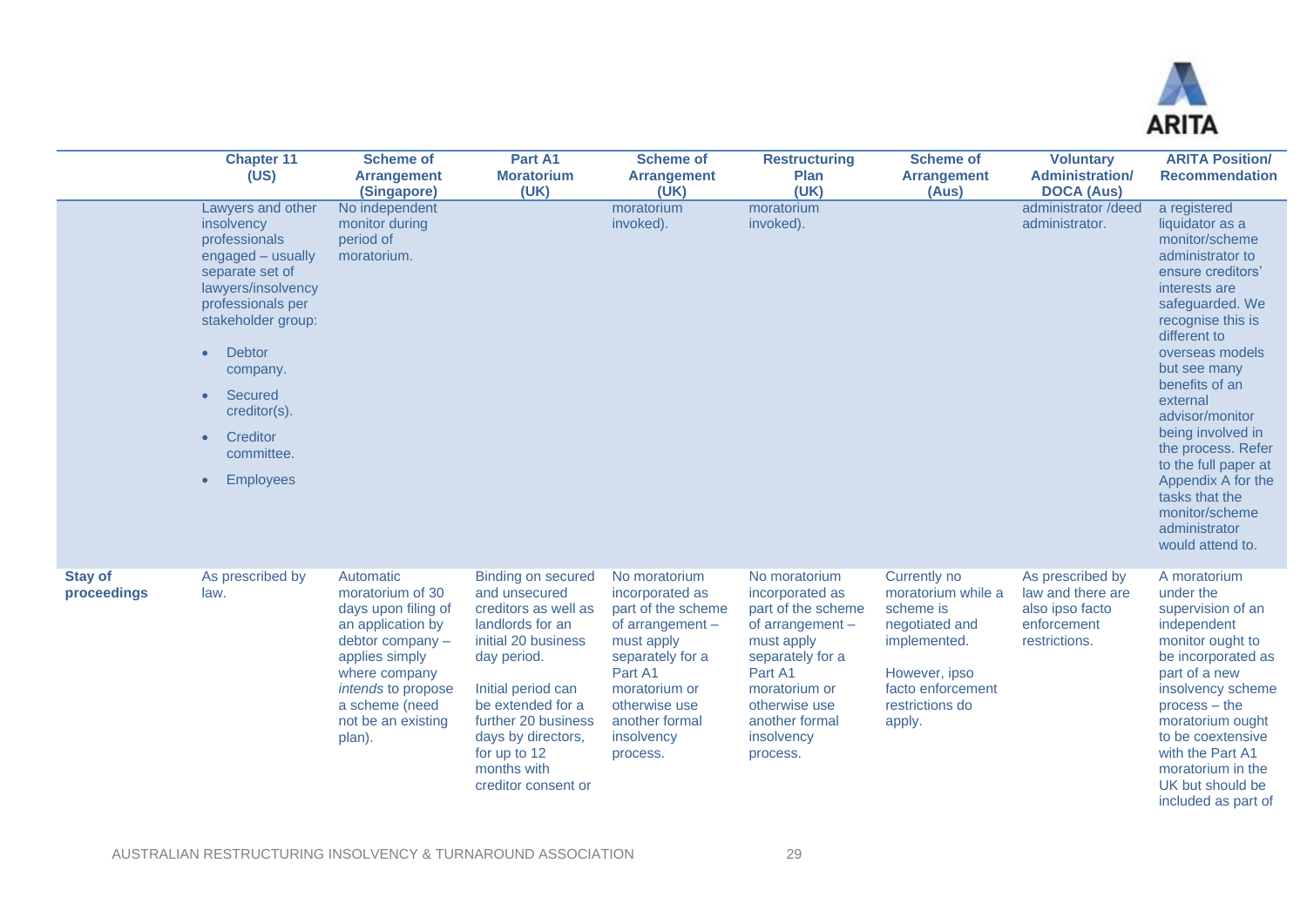

super-priority

|                                        | <b>Chapter 11</b><br>(US)                                                                                                                                                                                                                                                                         | <b>Scheme of</b><br><b>Arrangement</b><br>(Singapore)                                                          | Part A1<br><b>Moratorium</b><br>(UK) | <b>Scheme of</b><br><b>Arrangement</b><br>(UK)                                                             | <b>Restructuring</b><br><b>Plan</b><br>(UK)                                                                | <b>Scheme of</b><br><b>Arrangement</b><br>(Aus)                                                            | <b>Voluntary</b><br><b>Administration/</b><br><b>DOCA (Aus)</b>                                            | <b>ARITA Position/</b><br><b>Recommendation</b>                                                                                                                                                                   |
|----------------------------------------|---------------------------------------------------------------------------------------------------------------------------------------------------------------------------------------------------------------------------------------------------------------------------------------------------|----------------------------------------------------------------------------------------------------------------|--------------------------------------|------------------------------------------------------------------------------------------------------------|------------------------------------------------------------------------------------------------------------|------------------------------------------------------------------------------------------------------------|------------------------------------------------------------------------------------------------------------|-------------------------------------------------------------------------------------------------------------------------------------------------------------------------------------------------------------------|
|                                        |                                                                                                                                                                                                                                                                                                   | Court has power to<br>order longer<br>moratorium.                                                              | for longer with<br>court approval.   |                                                                                                            |                                                                                                            |                                                                                                            |                                                                                                            | the scheme<br>process itself (as is<br>the case in<br>Singapore) rather<br>than as a<br>standalone<br>process.                                                                                                    |
| <b>Voidable</b><br><b>Transactions</b> | Unfair preferences:<br>$\bullet$ Undo a<br>transfer of<br>money or<br>property within<br>90 days before<br>filing petition<br>(subject to<br>defences).<br><b>Transfers to</b><br>$\bullet$<br>relatives,<br>general<br>partners.<br>directors/office<br>rs within 12<br>months before<br>filing. | Not available                                                                                                  | Not available.                       | Not available                                                                                              | Not available                                                                                              | Not available                                                                                              | Not available                                                                                              | <b>Extend director</b><br>related payment<br>recoveries to new<br>insolvency<br>schemes and<br>VA/DOCAs-<br>reduces misuse by<br>directors to protect<br>their own interests,<br>but can be<br>contracted out of. |
| <b>DIP finance</b>                     | Yes - court can<br>order super-priority<br>for rescue<br>financing under<br>dedicated statutory<br>provisions.                                                                                                                                                                                    | Yes - court can<br>order super-priority<br>for rescue<br>financing under<br>dedicated statutory<br>provisions. | Not available.                       | Not available<br>absent ad-hoc<br>court approval (no<br>specific regime as<br>in the US and<br>Singapore). | Not available<br>absent ad-hoc<br>court approval (no<br>specific regime as<br>in the US and<br>Singapore). | Not available<br>absent ad-hoc<br>court approval (no<br>specific regime as<br>in the US and<br>Singapore). | Not available<br>absent ad-hoc<br>court approval (no<br>specific regime as<br>in the US and<br>Singapore). | We accept that<br>cases have<br>allowed third party<br>financing in a<br>VA/DOCA, but we<br>believe there<br>should be a<br>recognised<br>process for DIP<br>financing (including                                 |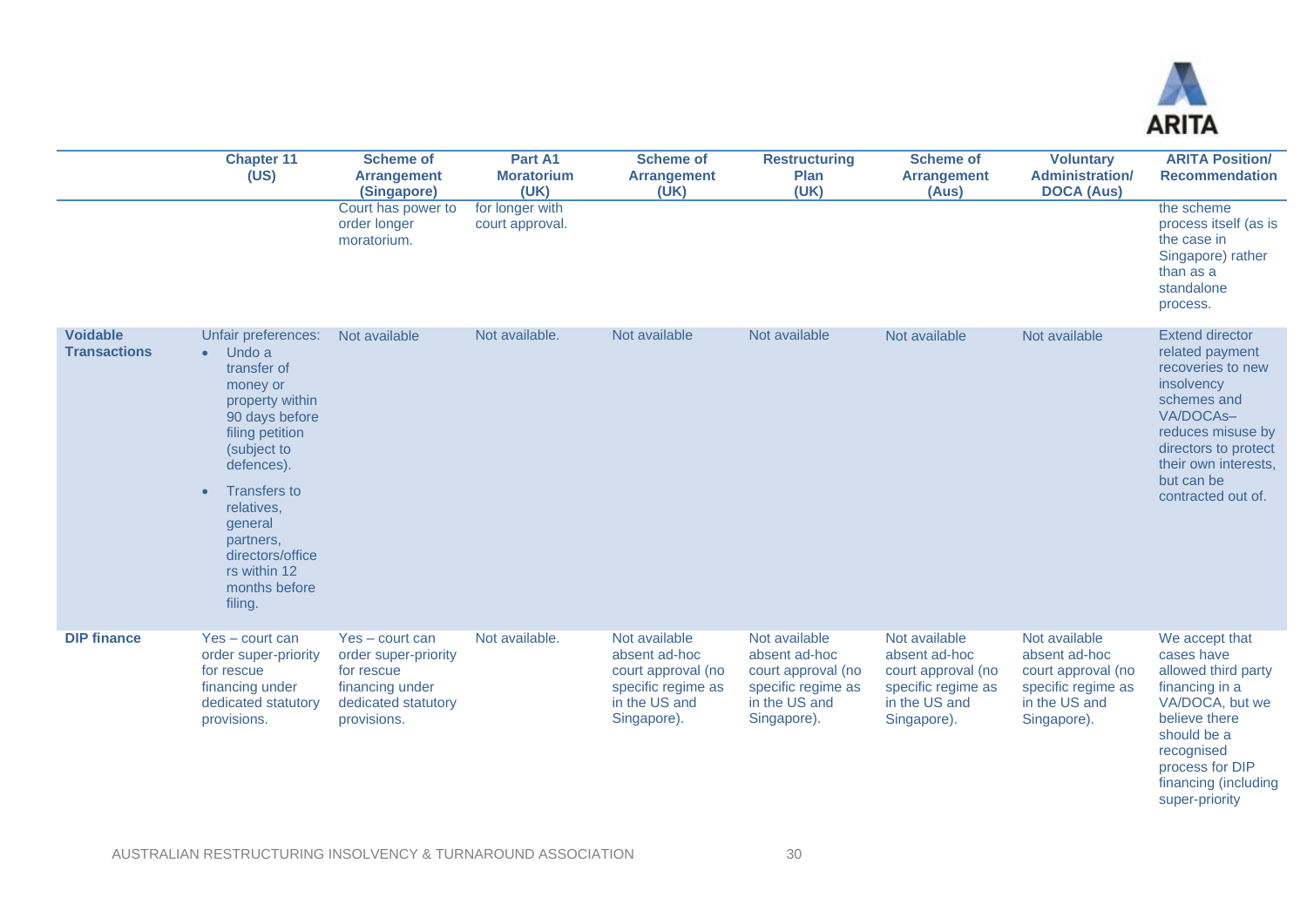

|                                 | <b>Chapter 11</b><br>(US)                                                                                                                                                                                     | <b>Scheme of</b><br><b>Arrangement</b><br>(Singapore) | Part A1<br><b>Moratorium</b><br>(UK) | <b>Scheme of</b><br><b>Arrangement</b><br>(UK) | <b>Restructuring</b><br>Plan<br>(UK)                                                                                                                                                                                                                                              | <b>Scheme of</b><br><b>Arrangement</b><br>(Aus) | <b>Voluntary</b><br><b>Administration/</b><br><b>DOCA (Aus)</b> | <b>ARITA Position/</b><br><b>Recommendation</b>                                                                                                                                                                                                                                                                                                                                           |
|---------------------------------|---------------------------------------------------------------------------------------------------------------------------------------------------------------------------------------------------------------|-------------------------------------------------------|--------------------------------------|------------------------------------------------|-----------------------------------------------------------------------------------------------------------------------------------------------------------------------------------------------------------------------------------------------------------------------------------|-------------------------------------------------|-----------------------------------------------------------------|-------------------------------------------------------------------------------------------------------------------------------------------------------------------------------------------------------------------------------------------------------------------------------------------------------------------------------------------------------------------------------------------|
|                                 |                                                                                                                                                                                                               |                                                       |                                      |                                                |                                                                                                                                                                                                                                                                                   |                                                 |                                                                 | status) as part of a<br>new insolvent<br>scheme process.<br>This is the case in<br>the US and<br>Singapore and<br>experience has<br>shown that DIP<br>finance is often<br>essential to the<br>success of a<br>$restructuring -$<br>without it, a debtor<br>will often struggle<br>to obtain the<br>necessary working<br>capital to continue<br>to trade.                                  |
| <b>Cross class cram</b><br>down | Yes.<br>Subject to absolute<br>priority rule - for<br>junior creditors to<br>receive any value,<br>dissenting senior<br>classes must be<br>paid in full or<br>receive sufficient<br>value for their<br>claim. | Yes.<br>Subject to absolute<br>priority rule.         | Not relevant.                        | Not available.                                 | Yes - with court<br>approval.<br>The court can<br>approve a plan if it<br>is satisfied that:<br>• members of the<br>dissenting<br>classes would<br>not be any<br>worse off than<br>they would be in<br>the event of a<br>relevant<br>alternative<br>(usually<br>liquidation); and | Not available.                                  | Not available.                                                  | A cross-class cram<br>down should be<br>adopted as part of<br>a new insolvency<br>scheme in<br>Australia. It<br>provides<br>necessary<br>flexibility to prevent<br>dissenting classes<br>of creditors from, in<br>effect, 'holding out'<br>in the pursuit of<br>individual interests<br>while preventing<br>the potential for a<br>successful<br>restructuring which<br>is to the maximum |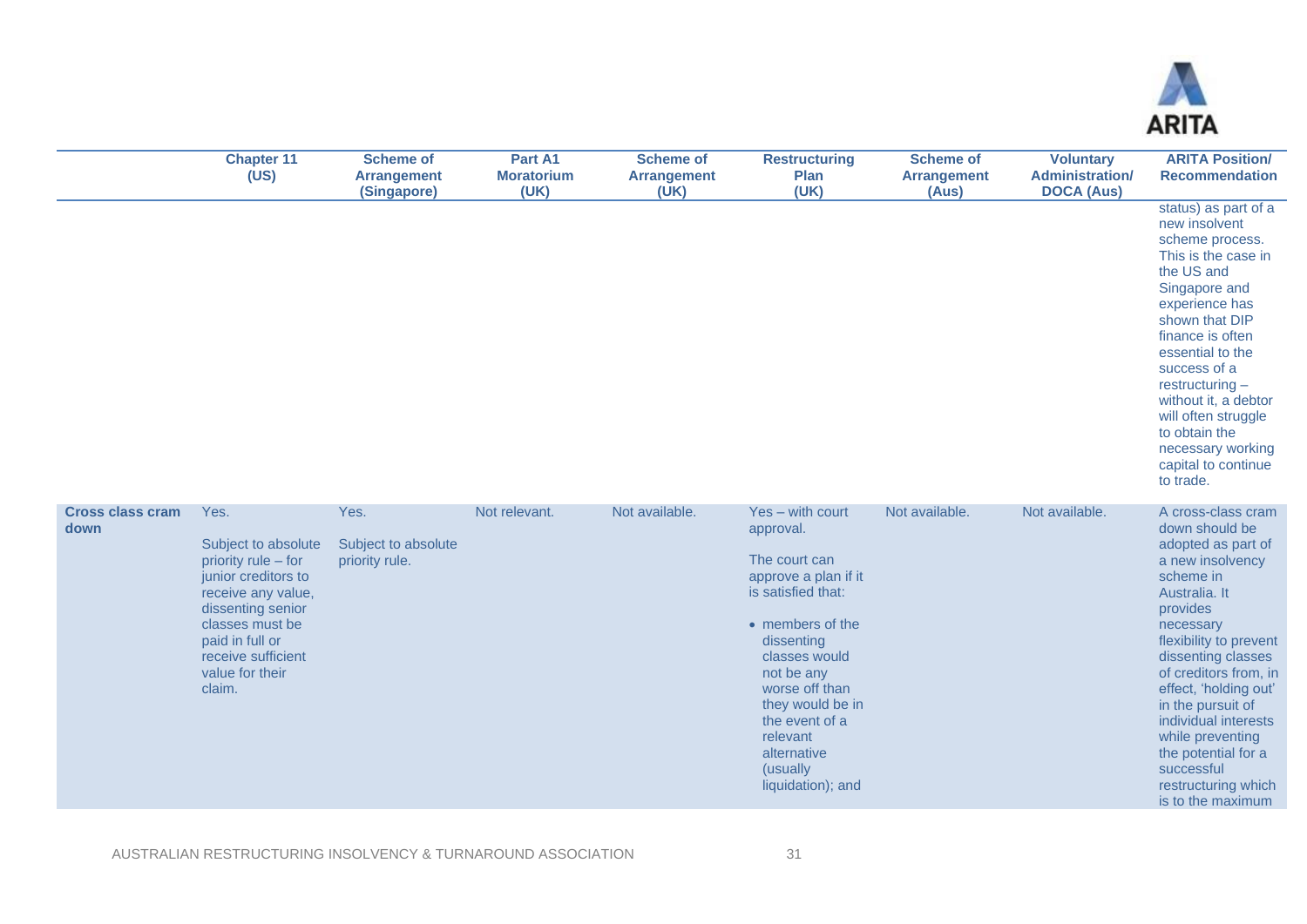

|                 | <b>Chapter 11</b><br>(US)              | <b>Scheme of</b><br><b>Arrangement</b><br>(Singapore)                                                                                                                                                                                                                               | Part A1<br><b>Moratorium</b><br>(UK)                                                                       | <b>Scheme of</b><br><b>Arrangement</b><br>(UK)                                              | <b>Restructuring</b><br><b>Plan</b><br>(UK)                                                                                                                                                                                                                                                                              | <b>Scheme of</b><br><b>Arrangement</b><br>(Aus)                                             | <b>Voluntary</b><br><b>Administration/</b><br><b>DOCA (Aus)</b> | <b>ARITA Position/</b><br><b>Recommendation</b>                                                                                                                                                                                                                                                                                                                                                                                            |
|-----------------|----------------------------------------|-------------------------------------------------------------------------------------------------------------------------------------------------------------------------------------------------------------------------------------------------------------------------------------|------------------------------------------------------------------------------------------------------------|---------------------------------------------------------------------------------------------|--------------------------------------------------------------------------------------------------------------------------------------------------------------------------------------------------------------------------------------------------------------------------------------------------------------------------|---------------------------------------------------------------------------------------------|-----------------------------------------------------------------|--------------------------------------------------------------------------------------------------------------------------------------------------------------------------------------------------------------------------------------------------------------------------------------------------------------------------------------------------------------------------------------------------------------------------------------------|
|                 |                                        |                                                                                                                                                                                                                                                                                     |                                                                                                            |                                                                                             | • at least one<br>class of creditors<br>or members that<br>would receive a<br>payment or have<br>a genuine<br>economic<br>interest in the<br>company in the<br>event of a<br>relevant<br>alternative has<br>voted in favour<br>of the plan.<br>No absolute<br>priority rule (in<br>contrast to the US<br>and Singapore). |                                                                                             |                                                                 | benefit of all<br>creditors.<br>Similar safeguards<br>should be adopted<br>which exist under<br>the UK<br>restructuring plan,<br>but without the<br>absolute priority<br>rule. That rule is<br>overly restrictive<br>and senior<br>creditors are still<br>protected under<br>the UK alternative<br>because they must<br>be 'no worse off'<br>than in the most<br>likely alternative if<br>the restructuring<br>plan was not<br>sanctioned. |
| <b>Approval</b> | 2/3 of value of<br>votes in each class | Majority in number<br>of creditors, who<br>represent 75% in<br>value of the debt<br>claims.<br>Separately, the<br>Singapore process<br>allows for a 'pre<br>packed' scheme of<br>arrangement, so<br>that the court can<br>approve a scheme<br>without creditors'<br>meetings having | Only required if<br>moratorium is<br>sought to be<br>extended beyond<br>initial 20 business<br>day period. | Majority in number<br>of creditors, who<br>represent 75% in<br>value of the debt<br>claims. | Majority in number<br>of creditors, who<br>represent 75% in<br>value of the debt<br>claims.                                                                                                                                                                                                                              | Majority in number<br>of creditors, who<br>represent 75% in<br>value of the debt<br>claims. | Majority in number<br>and value.                                | The majority in<br>number of<br>creditors, who<br>represent at least<br>50% in value of the<br>debt claims (like<br>VA) should be<br>used as part of the<br>new insolvency<br>scheme. This<br>makes voting<br>consistent across<br>all external<br>administrations. No<br>casting vote.                                                                                                                                                    |